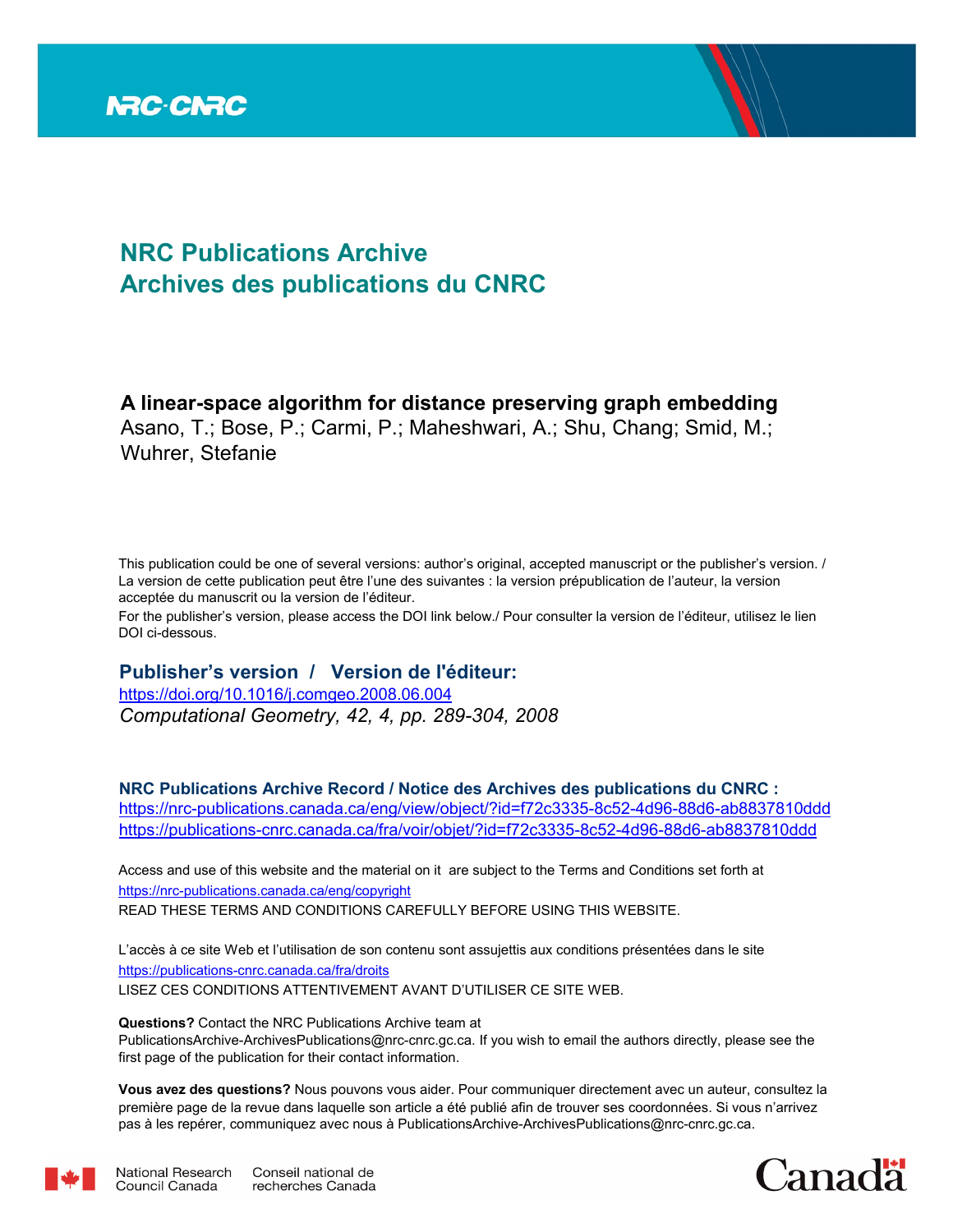

National Research Council Canada

Conseil national de recherches Canada

Institute for Information Technology

Institut de technologie de l'information



# *A Linear-Space Algorithm for Distance Preserving Graph Embedding \**

Asano, T., Bose, P., Carmi, P., Maheshwari, A., Shu, C., Smid, M., Wuhrer, S. 2008

\* published in Computational Geometry: Theory and Applications. 2008. NRC 50403.

Copyright 2008 by National Research Council of Canada

Permission is granted to quote short excerpts and to reproduce figures and tables from this report, provided that the source of such material is fully acknowledged.

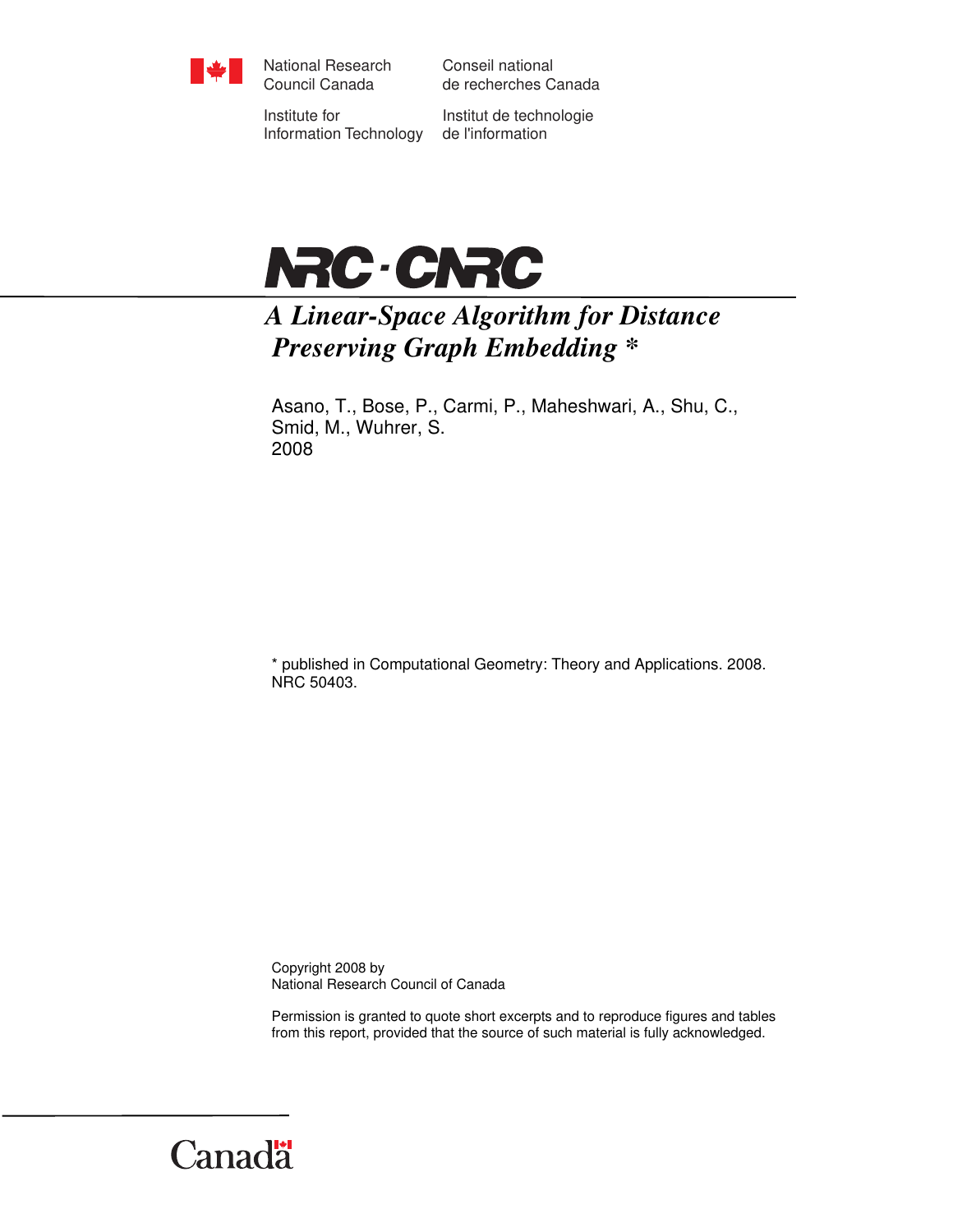# A Linear-Space Algorithm for Distance Preserving Graph Embedding<sup>∗</sup>

Tetsuo Asano<sup>1</sup> Prosenjit Bose<sup>2</sup> Paz Carmi<sup>2</sup> Anil Maheshwari<sup>2</sup> Chang Shu<sup>3</sup> Michiel Smid<sup>2</sup> Stefanie Wuhrer<sup>2,3</sup>

#### Abstract

The distance preserving graph embedding problem is to embed the vertices of a given weighted graph onto points in d-dimensional Euclidean space for a constant  $d$  such that for each edge the distance between their corresponding endpoints is as close to the weight of the edge as possible. If the given graph is complete, that is, if the weights are given as a full matrix, then multi-dimensional scaling [13] can minimize the sum of squared embedding errors in quadratic time. A serious disadvantage of this approach is its quadratic space requirement. In this paper we develop a linear-space algorithm for this problem for the case when the weight of any edge can be computed in constant time. A key idea is to partition a set of  $n$  objects into  $O(\sqrt{n})$  disjoint subsets (clusters) of size  $O(\sqrt{n})$  such that the minimum inter cluster distance is maximized among all possible such partitions. Experimental results are included comparing the performance of the newly developed approach to the performance of the well-established least-squares multi-dimensional scaling approach [13] using three different applications. Although least-squares multi-dimensional scaling gave slightly more accurate results than our newly developed approach, least-squares multi-dimensional scaling ran out of memory for data sets larger than 15000 vertices.

# 1 Introduction

Suppose a set of n objects is given and for each pair  $(i, j)$  of objects their dissimilarity denoted by  $\delta_{i,j}$  can be computed in constant time. Using the dissimilarity information, we want to map the objects onto points in a low dimensional Euclidean space while preserving the dissimilarities as the distances between the corresponding points.

Converting distance information into coordinate information is helpful for human perception because we can see how close two objects are. Many applications require the embedding of a set of

<sup>∗</sup>A preliminary version of this work appeared at CCCG 2007 [2]. Research supported in part by the Ministry of Education, Science, Sports and Culture, Grant-in-Aid for Scientific Research on Priority Areas, Scientific Research (B), HPCVL, NSERC, NRC, MITACS, and MRI. We thank attendees of the 9th Korean Workshop on CG and Geometric Networks 2006. Work by T.A. was done in 2006 while visiting MPI, Carleton University, and NYU. We wish to thank anonymous referees for helpful comments.

<sup>1</sup>Japan Advanced Institute of Science and Technology, Ishikawa, Japan.

<sup>2</sup>Carleton University, Ottawa, Canada.

<sup>3</sup>National Research Council of Canada, Ottawa, Canada.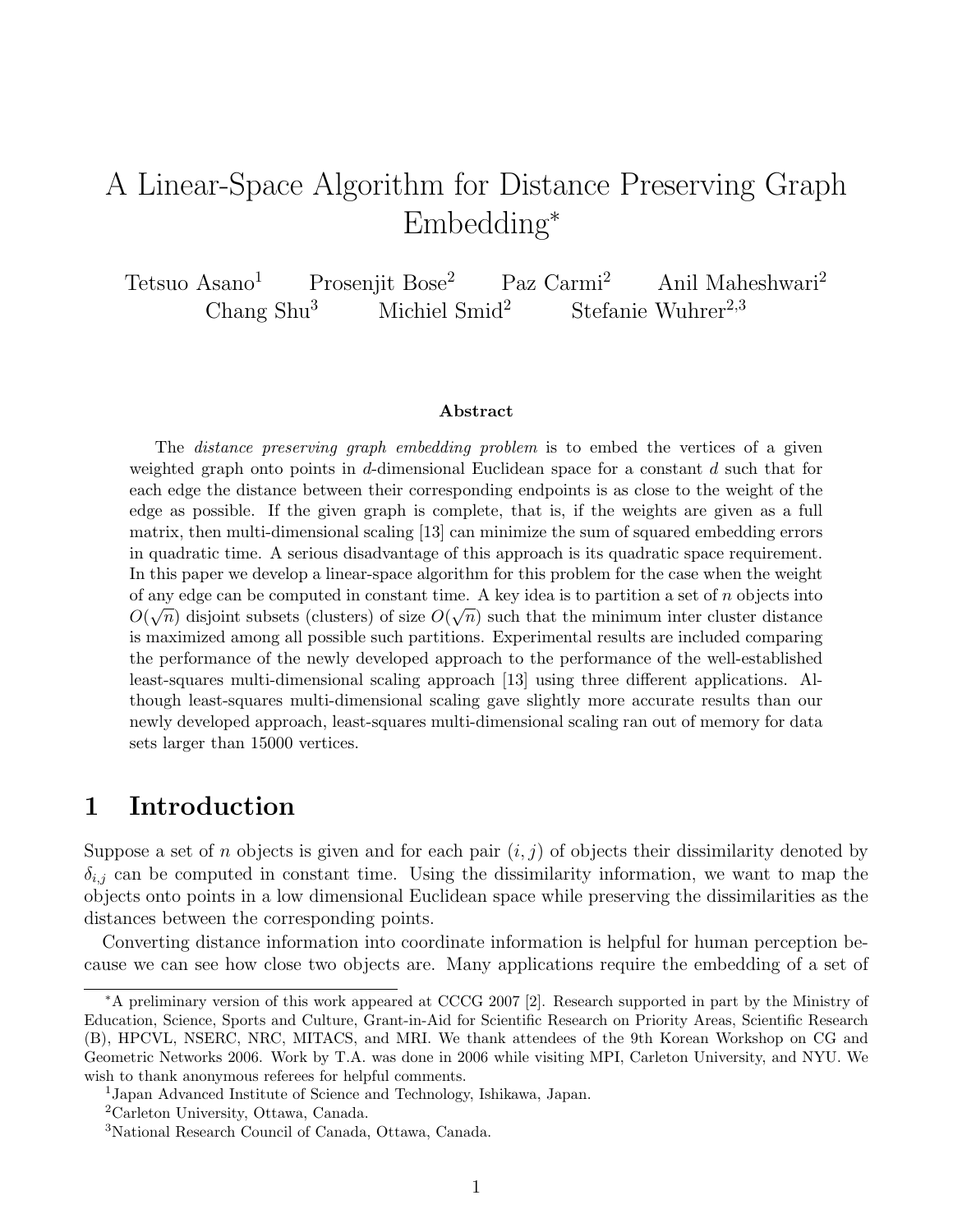high dimensional objects while preserving dissimilarities for data analysis and visualization. Examples include analysis of psychological models, stock markets, computational chemistry problems, and image and shape recognition. Because of its practical importance, this topic has been widely studied under the name of dimensionality reduction [4].

Multi-Dimensional Scaling (MDS) [13] is a generic name for a family of algorithms for dimensionality reduction. Although MDS is powerful, it has a serious drawback for practical use due to its high space complexity. The input to MDS is an  $n \times n$  matrix specifying the pairwise dissimilarities (or distances).

In this paper, we present a method for dimensionality reduction that avoids this high space complexity if the dissimilarity information is given by a function that can be evaluated in constant time. In many cases, we can assume that dissimilarity information is given by a function that can be evaluated in constant time. For instance, if we are given  $k$ -dimensional data vectors, where  $k$  is a large constant, we can compute the Euclidean distance between two data vectors in constant time. High dimensional data-vectors are ubiquitous in the field of computer vision, where the vectors represent images, and the field of machine learning, where the vectors represent characteristic dimensions of the data. An algorithm requiring linear space is preferable to an algorithm requiring quadratic space for large datasets, even if the algorithm requiring linear space is slower than the algorithm requiring quadratic space. The reason is that the time to load data from external memory dominates the running time of the algorithm in practice. Hence, the use of external memory should be avoided by using the linear-space algorithm.

#### Contribution

Given a set S of n objects and a function that computes the dissimilarity  $\delta_{i,j}, 1 \leq i,j \leq n$  with  $\delta_{i,j} = \delta_{j,i}$  between a pair of objects in  $O(1)$  time, the objective is to find a set  $P(S)$  of points  $p_1, \ldots, p_n$  in d-dimensional space, such that  $E_{LSMDS} = \sum_{1 \leq i < j \leq n} (d(p_i, p_j) - \delta_{i,j})^2$  is minimized, where  $d(p_i, p_j)$  is the Euclidean distance between the embedded points  $p_i$  and  $p_j$  in  $\mathbb{R}^d$ . We aim to perform this computation using linear space.

A key idea of our linear-space implementation is to use clustering in the first step. That is, we partition the set S into  $O(\sqrt{n})$  disjoint subsets called *clusters*. More precisely, using a positive integer m, we partition S into  $k = O(\frac{m}{m})$  $\frac{n}{m}$ ) subsets  $C_1, C_2, \ldots, C_k$  such that each cluster contains between m and cm objects, where  $c \geq 2$  is a constant, except for possibly one cluster having at most m elements. When we set  $m = O(\sqrt{n})$  then both the number, k, of clusters and the largest cluster size are bounded by  $O(\sqrt{n})$ . Hence, each cluster has size  $O(\sqrt{n})$ .

To compute the embedding, we first find a center for each cluster and embed the cluster centers using MDS. Since there are  $O(\sqrt{n})$  clusters this takes  $O(n)$  space. Once the cluster centers are embedded, we add the remaining objects by embedding one cluster at a time using MDS. Note that performing MDS with a distance matrix for each cluster separately requires only  $O(n)$  working space.

The quality of the output depends heavily on the clustering. A clustering achieves the largest inter-cluster distance if the smallest distance between objects from different clusters is maximized. A clustering achieves the smallest inner-cluster distance if the largest distance between objects from the same cluster is minimized. The best clustering that can be achieved is a clustering that achieves the largest inter-cluster distance and the smallest inner-cluster distance simultaneously. Unfortunately, it is NP-hard to find a clustering that achieves the smallest inner-cluster distance. However, we provide an algorithm that in the special case of so-called "well-separated" partitions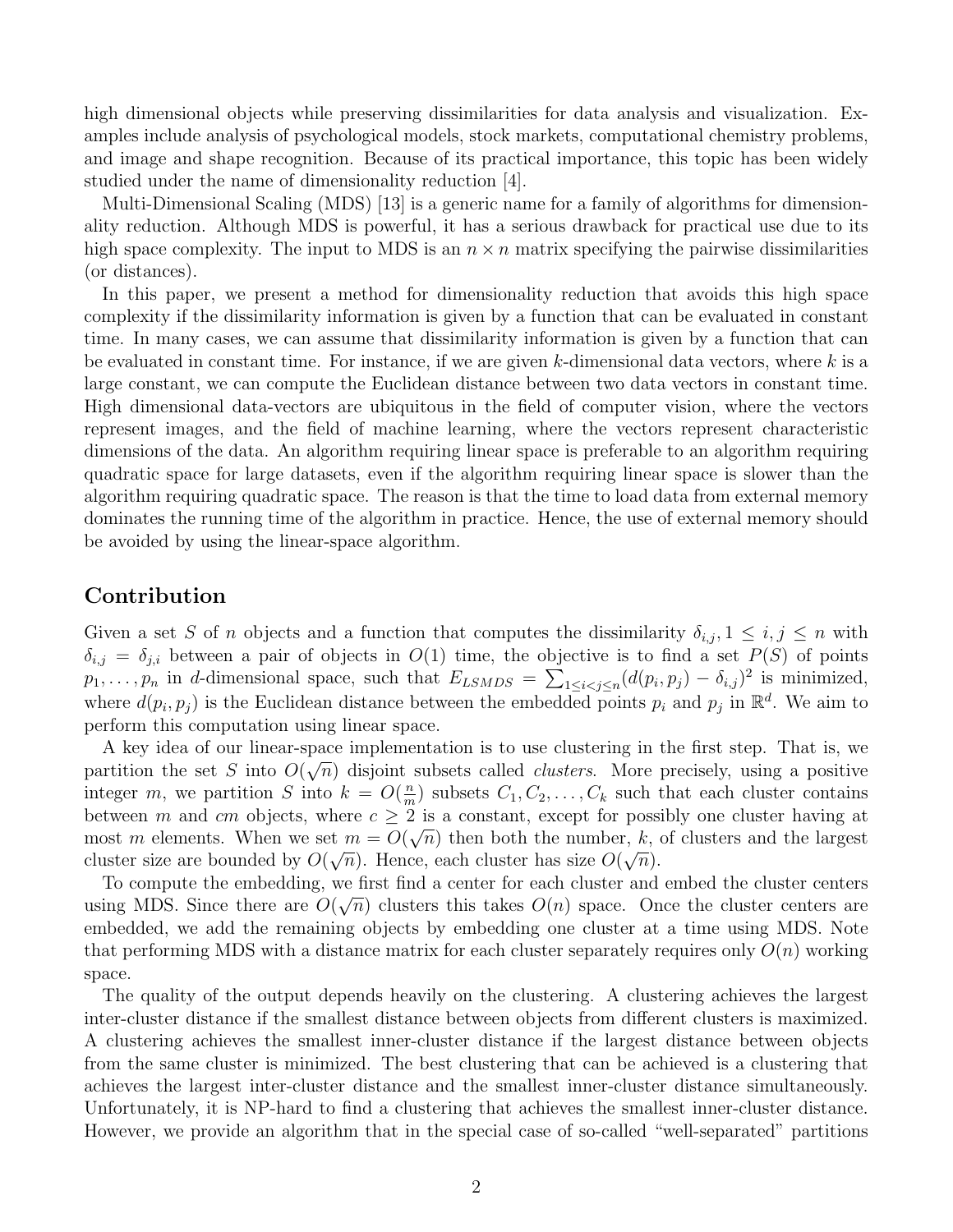as defined in Section 3.1 finds the clustering that achieves the two goals simultaneously.

Since it is in general not possible to find a clustering achieving both goals, we relax the clustering condition. In many applications, dissimilarities between similar objects have more importance than those between totally dissimilar objects. We propose a simple algorithm for finding a sizeconstrained clustering that achieves the largest inter-cluster distance.

Experimental results are included comparing the performance of the newly developed approach to the performance of the well-established least-squares multi-dimensional scaling approach [13]. We apply the embedding algorithms to three different application areas and show that our algorithm requires significantly less space than the least-squares multi-dimensional scaling approach, with comparable accuracy.

#### Organization

The paper is organized as follows. Section 2 reviews related work and gives an overview of applications of dimensionality reduction using only linear space. Section 3 presents our clustering algorithm that finds  $O(\sqrt{n})$  clusters of size  $O(\sqrt{n})$  each with largest inter-cluster distance. Section 4 presents the algorithm to embed the clusters in a low-dimensional space while minimizing the sum of squared embedding errors over all pairwise dissimilarities using only  $O(n)$  space. Section 5 gives experimental results of our implementation. Finally, Section 6 concludes and gives ideas for future work.

## 2 Related Work

This section reviews work related to dimensionality reduction. We start by giving applications of dimensionality reduction using linear space.

#### 2.1 Applications of Dimensionality Reduction

Problems where we wish to embed dissimilarities as points in a low dimensional space often arise in many different settings including data visualization [18], data classification [14], and computer graphics [9]. The goal is to find meaningful low-dimensional subspaces that are hidden in the high-dimensional observations. Low-dimensional subspaces are especially useful to visualize the high-dimensional data in a meaningful way.

Embedding high-dimensional datasets is a common task in data classification. We therefore demonstrate embedding a large dataset of registered high-energy gamma particles with our algorithm in Section 5. Section 5 further applies our algorithm to embed grey-level images of faces to a low-dimensional space. This embedding is useful in applications such as face recognition or expression recognition.

A problem arising in computer graphics is surface matching or recognition. Given a database of three-dimensional triangulated surfaces, we aim to efficiently find the instance in the database that is closest to a new triangulated model. An especially hard variant of this problem is matching deformable objects. Examples of deformable surfaces are human faces and bodies, since the muscle deformations and skeletal movements of the human yield new shapes of the human face and body. Matching human faces (this is also called 3D face recognition) or bodies requires defining similarity of triangulated deformable surfaces. In the case of the human body, we can model the deformations as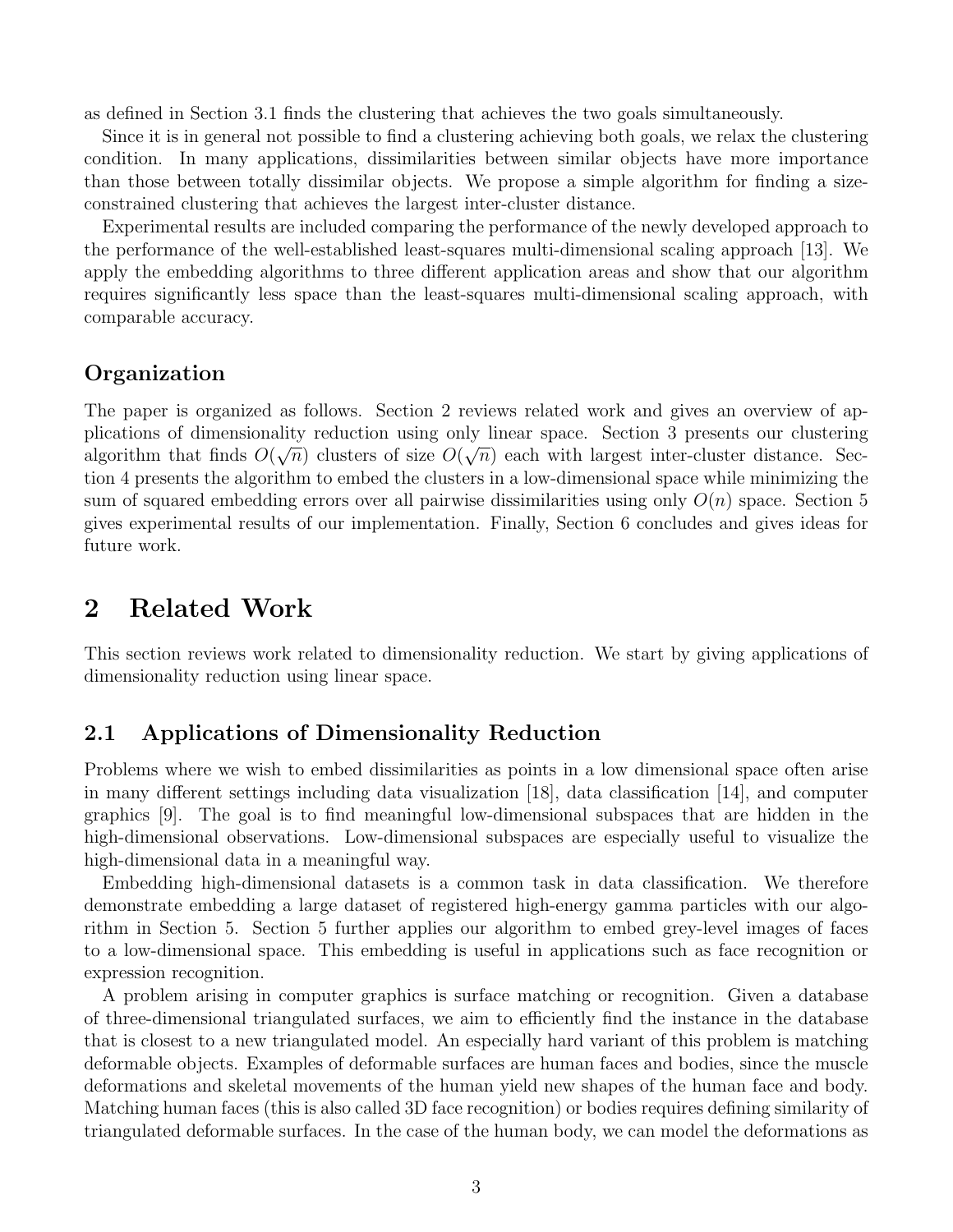isometries. That is, geodesic distances on the surface are invariant during deformation. Clearly, this model is not completely accurate since human skin can stretch, but the assumption approximates the valid deformations and yields good matching algorithms [6, 7, 8, 9]. When matching isometric deformable surfaces, the pairwise geodesic distances between vertices on the triangular surface can be used as dissimilarities to perform MDS. Elad and Kimmel [15] observed that after embedding the vertices of the surface in a low dimensional space via MDS, we obtain a point cloud that is invariant with respect to deformations of the original surface. This point cloud is denoted as the *canonical form* of the original surface. Elad and Kimmel show via experimental results that performing the matching step after performing MDS yields accurate matching results. We use this application to demonstrate the use of our algorithm in Section 5.

### 2.2 Multi Dimensional Scaling

Multi-Dimensional Scaling (MDS) [13] is a general and powerful framework for constructing a configuration of points in a low-dimensional space using information on the pairwise dissimilarities  $\delta_{i,j}$ . Given a set S of n objects as well as the dissimilarities  $\delta_{i,j}$ ,  $1 \leq i,j \leq n$  with  $\delta_{i,j} = \delta_{j,i}$ , the objective is to find a set  $P(S)$  of points  $p_1, \ldots, p_n$  in d-dimensional space, such that the Euclidean distance between  $p_i$  and  $p_j$  equals  $\delta_{i,j}$ . Since this objective can be shown to be too ambitious, we aim to find a good approximation. Different related optimality measures can be used to reach this goal.

Classical MDS, also called Principal Coordinate Analysis (PCO), assumes that the dissimilarities are Euclidean distances in a high-dimensional space and aims to minimize

$$
E_{PCO} = \sum_{1 \le i < j \le n} |d(p_i, p_j)^2 - \delta_{i,j}^2|,\tag{1}
$$

where  $d(p_i, p_j)$  is the Euclidean distance between the embedded points  $p_i$  and  $p_j$  in  $\mathbb{R}^d$ . Equation (1) is minimized by computing the d largest eigenvalues and corresponding eigenvectors of a matrix derived from the distance matrix [13]. Thus, if we neglect some numerical computational issues concerning eigenvalue computation, the PCO embedding for *n* objects can be computed in  $O(n^2d)$ time using quadratic space. The reason is that only the d eigenvectors corresponding to the largest eigenvalues need to be computed. These can be computed in  $O(n^2d)$  time using a variation of the power method [22]. Note that PCO's result can be poor when the  $(d + 1)$ -st largest eigenvalue is not negligible compared to the d-th largest one for embedding into d-space.

Least-squares MDS (LSMDS) aims to minimize

$$
E_{LSMDS} = \sum_{1 \le i < j \le n} (d(p_i, p_j) - \delta_{i,j})^2. \tag{2}
$$

Equation (2) can be minimized numerically by using scaling by maximizing a convex function (SMACOF) [13]. However, the algorithm can get stuck in local minima. The embedding can be computed in  $O(n^2t)$  time using quadratic space, where t is the number of iterations required by the SMACOF algorithm.

Although PCO and LSMDS are powerful techniques, they have serious drawbacks because of their high space complexity, since the input is an  $n \times n$  matrix specifying pairwise dissimilarities (or distances).

The recent approach of anchored MDS [10] enhances MDS by allowing to embed groups of objects in the following way. The data is interactively divided into two groups, a group of objects called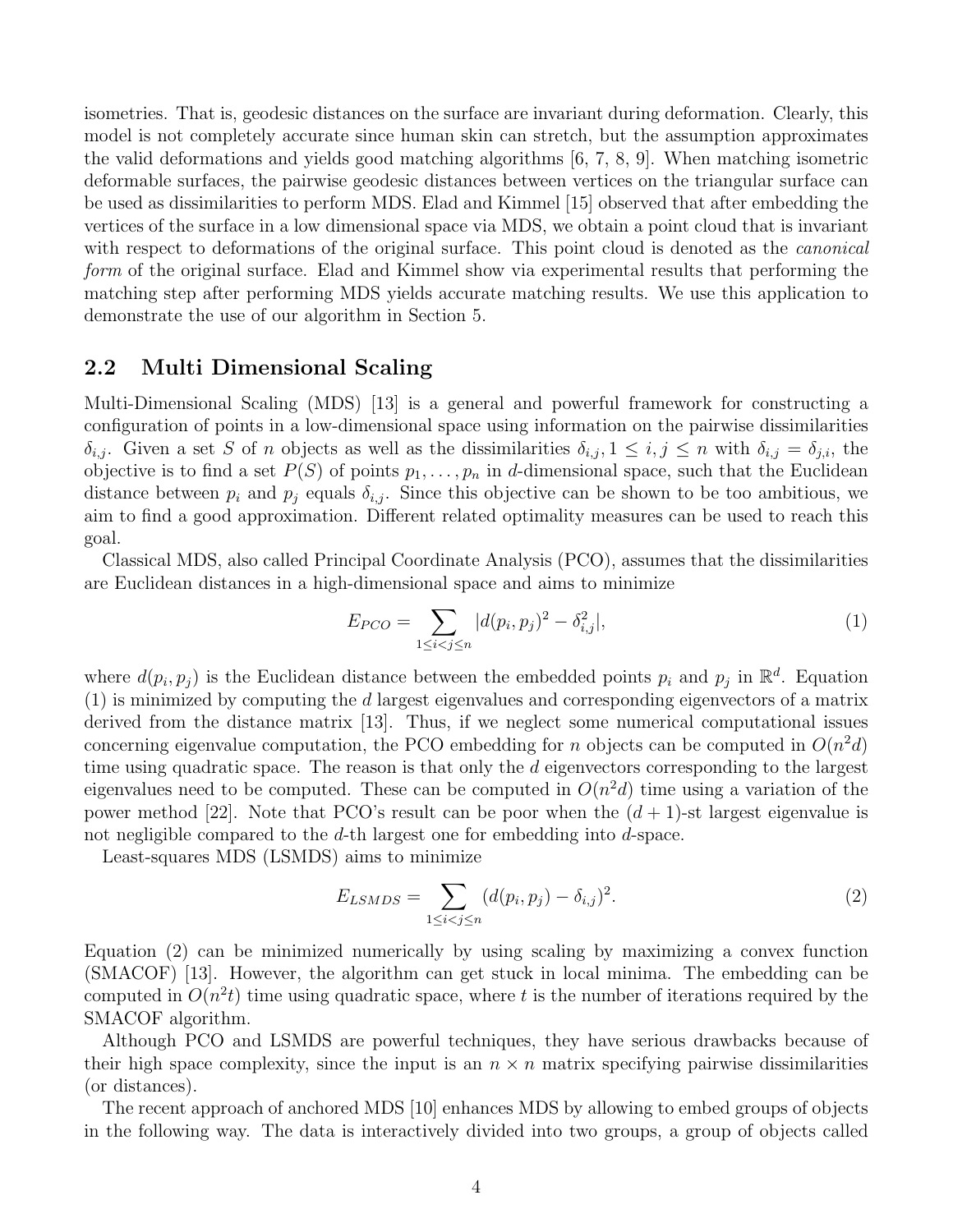anchors, and a group of objects called floaters. The anchors either have fixed coordinates or are embedded using MDS. The floaters are then embedded with respect to the anchors only. That is, anchors affect the embedding of floaters, but floaters do not affect the embedding of anchors. This approach is conceptually similar to the clustering approach taken in this paper. However, no clustering is performed in anchored MDS; the groups are given to the algorithm as input.

### 2.3 Other Dimensionality Reduction Algorithms

Two other popular algorithms for dimensionality reduction are locally linear embedding (LLE) [24] and isomap [25]. LLE is similar to our algorithm in that the points are clustered and clusters are later recombined. However, the clustering used in LLE is a heuristic and cannot be proven to satisfy the property that the minimum distance between objects in any two different clusters is maximized. We will show later that the clustering presented in this paper has this desirable property. Furthermore, the recombination step of LLE requires quadratic working space. Isomap embedding uses classical MDS as a subroutine and therefore uses quadratic working space. The advantage of using an isomap embedding is that the algorithm can be proven to converge to the global optimal embedding.

Another class of dimensionality reduction algorithms aims to analytically bound the worst embedding error [11, 12].

# 3 Clustering

In this section, we consider the problem of partitioning a set of objects into clusters according to the values of the pairwise dissimilarities. We show that it is possible to find a size-constrained partitioning with largest inter-cluster distance using linear space.

Let S be a set of n objects:  $S = \{1, \ldots, n\}$ . Assume that we are given a function which computes the *dissimilarity* between any pair  $(i, j)$  of objects as  $\delta_{i,j}$  with  $\delta_{i,i} = 0$  and  $\delta_{i,j} = \delta_{j,i} > 0$  for  $i \neq j$ . A partition P of a set S into k disjoint clusters  $C_1, \ldots, C_k$  is called a k-partition of S. A k-partition P is characterized by two distances, *inner-cluster distance*  $D_{inn}(\mathcal{P})$  and *inter-cluster distance*  $D_{int}(\mathcal{P})$ , which are defined as

$$
D_{inn}(\mathcal{P}) = \max_{C_i \in \mathcal{P}} \max_{p,q \in C_i} \delta_{p,q},\tag{3}
$$

and

$$
D_{int}(\mathcal{P}) = \min_{C_i \neq C_j \in \mathcal{P}} \min_{p \in C_i, q \in C_j} \delta_{p,q}.
$$
\n(4)

When we define a complete graph  $G(S)$  with edge weights being dissimilarities, edges are classified as inner-cluster edges connecting vertices of the same cluster and inter-cluster edges between different clusters. The inner-cluster distance is the largest weight of any inner-cluster edge and the intercluster distance is the smallest weight of any inter-cluster edge.

A k-partition is called *farthest* (*most compact*, respectively) if it is a k-partition with largest inter-cluster distance (smallest inner-cluster distance, respectively) among all k-partitions. Given a set S of n objects, we want to find a k-partition of S which is farthest and most compact. It is generally hard to achieve the two goals simultaneously. In fact, the problem of finding a most compact k-partition, even in the special case where the dissimilarities come from a metric space, is  $NP$ -hard [16]. There are, however, cases where we can find such a k-partition rather easily. One easy case is the case of a well-separated partition.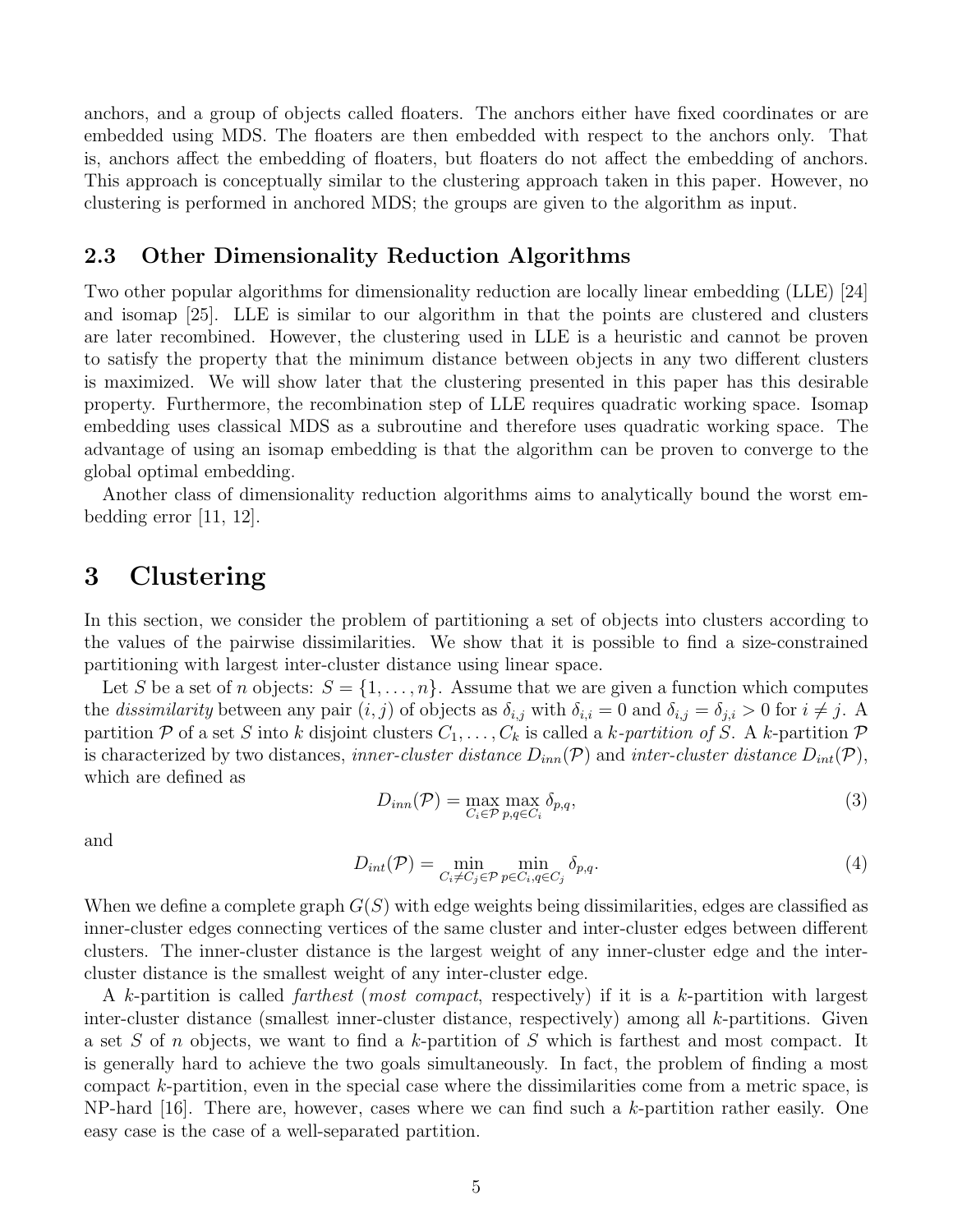#### 3.1 Well-separated partitions

A k-partition P of a set S is called well-separated if  $D_{inn}(\mathcal{P}) < D_{int}(\mathcal{P})$ . We prove that if there is a well-separated k-partition of a given set then we can find a k-partition that is farthest and most compact. Moreover the partition is unique if no two pairs of objects have the same dissimilarity.

Lemma 3.1 *Let* S *be a set of* n *objects with a dissimilarity defined for every pair of objects. If* S *has a well-separated* k*-partition, then it is unique provided that no two pairs of objects have the same dissimilarity. The unique well-separated* k*-partition is farthest and most compact.*

**Proof:** The uniqueness of a well-separated k-partition follows from the assumption that no two pairs of objects have the same dissimilarity. A k-partition classifies edges of a complete graph  $G(S)$ defined by dissimilarities into inner-cluster edges and inter-cluster edges. Then, the inner-cluster distance  $D_{inn}(\mathcal{P})$  is achieved by the largest inner-cluster edge and the inter-cluster distance  $D_{int}(\mathcal{P})$ by the smallest inter-cluster edge. Since  $P$  is well-separated, this means that for every inner-cluster edge, its weight is smaller than that of every inter-cluster edge. So, if we change any edge from an inner-cluster to an inter-cluster edge or vice versa then we violate the inequality  $D_{inn}(\mathcal{P}) < D_{int}(\mathcal{P})$ . Thus, uniqueness follows.

Let  $\mathcal P$  be the unique well-separated k-partition of S. Then, it is most compact since reducing the inner-cluster distance requires splitting some clusters, which increases the number of clusters. It is also farthest. To prove it by contradiction, suppose that there is a k-partition (which is not necessarily well separated) with inter-cluster distance  $t > D_{int}(\mathcal{P})$ . This means that all the edges which were inner-cluster edges remain unchanged and those edges with weight greater than  $D_{inn}(\mathcal{P})$ and less than t have become inner-cluster edges. So, the number of connected components must be at most  $k - 1$ , which is a contradiction.

Consider the case where S admits a well-separated k-partition. By Lemma 3.1, if we sort all the dissimilarities in increasing order then the inter-cluster distance must appear right next to the inner-cluster distance in this order. So, it suffices to find some dissimilarity  $t^*$  such that there is a well-separated k-partition with the inner-cluster distance being  $t^*$ . If we define a graph  $G_t(S)$ as the subgraph of  $G(S)$  with all the edges of weight at most t then the connected components of  $G_t(S)$  define a well-separated partition of S with inner-cluster distance t. So, if we can find a dissimilarity t such that the graph  $G_t(S)$  consists of k connected components, then it is a solution. The following is an algorithm for counting the number of connected components in a graph  $G_t(S)$ using linear working space. Each cluster is stored in a linked list. In the algorithm, we first scan every pair and if its weight is at most  $t$  then we merge the two clusters containing those objects into one cluster. At this moment we report the number of remaining clusters. After that, we again scan every pair and report NO if we find a pair with dissimilarity greater than  $t$  such that both of them belong to the same cluster, and report YES if no such pair is found.

If S has a well-separated k-partition, the algorithm returns k and YES for dissimilarity  $\delta_{i,j}$  for some pair  $(i, j)$ . A naive algorithm is to check all the dissimilarities. Since there are  $O(n^2)$  different dissimilarities,  $O(n^2)$  iterations of the algorithm are enough. It takes  $O(n^4)$  time in total but the space required is  $O(n)$ .

An idea for efficient implementation is binary search on the sorted list of dissimilarities. Generally speaking, the larger the  $t$  value becomes the fewer subsets we have by the algorithm above. If the output is k and YES for some  $t^*$ , then the resulting partition is the unique well-separated k-partition we want. If there is such a value  $t^*$ , any other value of t with  $t > t^*$  generates fewer clusters. On the other hand, if we have more than k clusters for some t, then we have  $t < t^*$ . There can be many t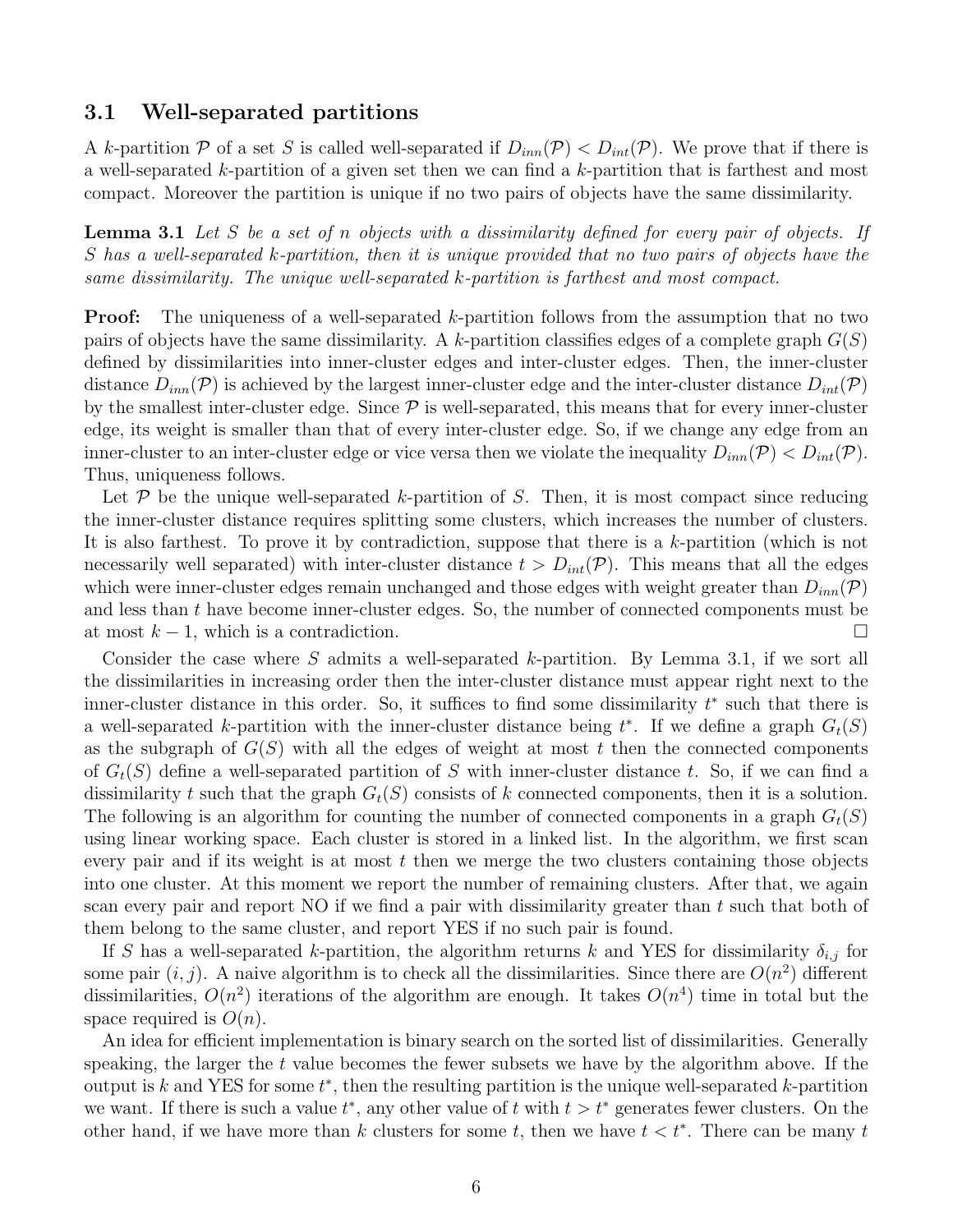values that generate exactly  $k$  clusters, but  $t^*$  is the largest value among them. Thus, if the output is NO and the number of clusters is at most k for some t then we can conclude that  $t < t^*$ . Based on this observation, we can implement a binary search.

Linear-space algorithm for well-separated partition: One serious problem with the method sketched above is that we cannot store a sorted list of dissimilarities due to the linear space constraint. We implement the binary search in two stages. In the beginning, our search interval contains a superlinear number of distances. So, we compute an approximate median instead of the exact median. As the binary search proceeds, our interval gets shorter and shorter. Once the number of distances falling into the search interval is at most  $cn$  for some positive constant c, then we can find an exact median. A more detailed description follows:

We start our binary search from the initial interval  $[1, \binom{n}{2}]$  $\binom{n}{2}$  which corresponds to a distance interval determined by the smallest and largest distances. We maintain an index interval [low, high] corresponding to the distance interval  $[\delta_{low}, \delta_{high}]$ , where  $\delta_i$  denotes the *i*-th smallest distance. Imagine dividing the interval  $[low, high]$  into 4 equal parts, then an approximate median is any element contained in the 2nd or 3rd quarters. Thus, half of the elements in  $[low, high]$  are approximate medians. Equivalently, a random element is an approximate median with probability  $1/2$ . How can we find one?

We pick a random integer k with  $1 \leq k \leq high-low+1$ . We can evaluate the dissimilarity function in the order in which the dissimilarities are encountered when scanning the (unknown) distance matrix row by row to simulate scanning the distance matrix. We refer to this process, which uses only O(1) space, as *scanning the matrix*. We scan the matrix row by row and pick the k-th element X with  $\delta_{low} \leq X \leq \delta_{high}$  that we encounter. Given X, we scan the matrix and count the number of values between  $\delta_{low}$  and X, and also count the number of values between X and  $\delta_{high}$ . In this way, we find out if X is an approximate median. If it is not, then we repeat the above. We know that the expected number of trials is 2. Assume that  $X$  is a good approximate median. While doing the above, we also find the index m such that  $X = \delta_m$ . Now we test if X is equal/larger/smaller than  $D_{inn}$ . If they are equal, we are done. Assume X is less than  $D_{inn}$ . Then, we set the right boundary high of our current interval to m. If X is larger than  $D_{inn}$ , then we set the left boundary low to m.

In this way, we spend  $O(n^2)$  time for one binary search step. Since the expected number of these steps is  $O(\log n)$ , the overall expected time bound is  $O(n^2 \log n)$ . Once the current interval contains at most cn distances, we can apply an exact median finding algorithm although we have to scan the matrix in  $O(n^2)$  time.

Theorem 3.2 *Given* n *objects, a function evaluating the dissimilarity between any pair of objects in*  $O(1)$  *time, and an integer*  $k < n$ *, we can decide whether or not there is a well-separated k-partition* in  $O(n^2 \log n)$  expected time and  $O(n)$  working space using approximate median finding. Moreover, *if there is such a partition, we find it in the same time and space.*

If we are allowed to use  $O(n \log n)$  space, then we can further improve the running time using another randomization technique as follows. For ease of notation, assume that the dissimilarities are numbers  $1, 2, 3, \ldots, n^2$ . Define the interval  $I_i = [(i - \varepsilon/2)n, (i + \varepsilon/2)n]$  for  $i = 1, 2, \ldots, n$ . We would like to obtain one element from each of these intervals. We choose a random sample consisting of cn log n elements. What is the probability that this sample leaves one of the intervals  $I_i$  empty? This probability is at most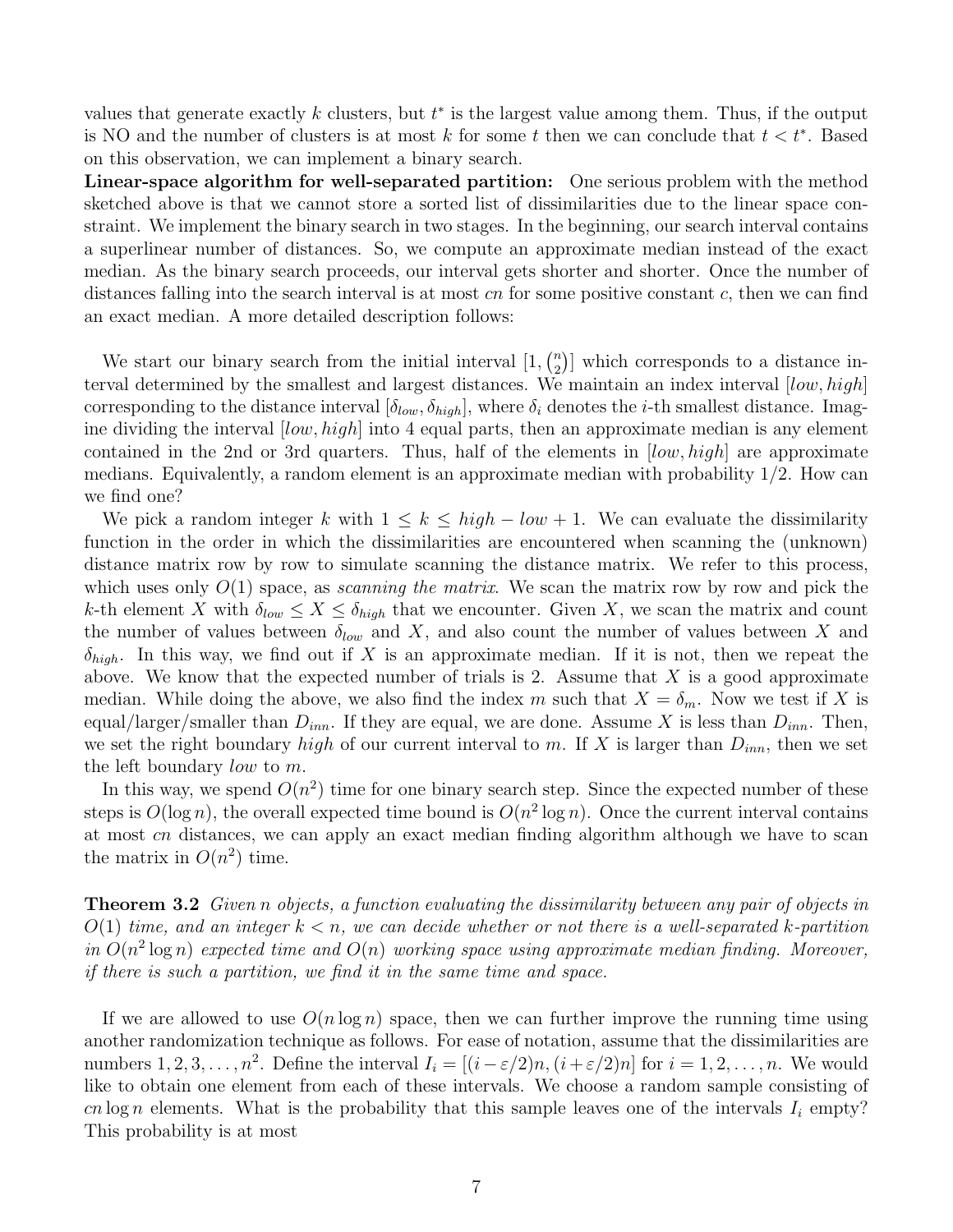the probability that we did not choose any element of  $I_1$ 

- + the probability that we did not choose any element of  $I_2 + \cdots$
- + the probability that we did not choose any element of  $I_n$ .

All probabilities above are equal, so let us look at the probability that we did not choose any element of  $I_1$ . The probability that a random element is not in  $I_1$  equal to  $1 - (\varepsilon n)/n^2 = 1 - \varepsilon/n \le$  $e^{-\varepsilon/n}$ . So the probability that none of the cn log n random elements is in  $I_1$  is at most  $(e^{-\varepsilon/n})^{cn \log n}$ , which is  $n^{-c'}$  for some constant c'. Thus the total probability that our random sample is not good is at most  $n \times n^{-c'}$ , which is at most 1/2. In other words, the probability that the random sample is good is at least 1/2. This means that we expect to do the random sampling at most twice. Hence, the expected running time of the algorithm is  $O(n^2)$ .

#### 3.2 Farthest and Most Compact k-partition

The problem of finding a most compact k-partition with the smallest inner-cluster distance is difficult since even in the special case that the dissimilarities come from a metric space, finding the most compact k-partition for  $k \geq 3$  is NP-hard [16, 19]. However, we can find a farthest k-partition rather easily.

Let  $e_1, e_2, \ldots, e_{n-1}$  be the edges of a minimum spanning tree  $MST(S)$  for a complete graph  $G(S)$ defined for a set  $S$  of  $n$  objects, and assume that

$$
|e_1| \le |e_2| \le \dots \le |e_{n-1}|. \tag{5}
$$

Let  $MST_k(S)$  be the set of components resulting after removing the k–1 longest edges  $e_{n-1}, \ldots, e_{n-k+1}$ from  $MST(S)$ . Then,  $MST_k(S)$  has exactly k components, which defines a k-partition of S. The following lemma has been claimed by Asano et al. [1] and is proven in Kleinberg and Tardos [21, p. 160].

Lemma 3.3 *Given a set* S *of* n *objects with all pairwise dissimilarities defined, there is an algorithm for finding a farthest* k*-partition in* O(n 2 ) *time and linear working space.*

### 3.3 Size-constrained Farthest partition

Recall that our aim is to embed the graph using only  $O(n)$  space. In order to use MDS for the embedding, clusters that are farthest are not sufficient. We also need to ensure that the clusters are sufficiently small and that there are not too many of them. Specifically, we need to find  $O(\sqrt{n})$ clusters of size  $O(\sqrt{n})$  each. For a given m with  $1 < m < n$ , define a *farthest partition satisfying the size constraint on* m as a clustering  $P$  where all clusters contain between m and cm vertices, where  $c \geq 2$  is a constant, at most one cluster contains at most m vertices, and  $D_{int}(\mathcal{P})$  is maximized. The method outlined in Lemma 3.3 does not provide such a partitioning.

To find the farthest partition satisfying the size constraint on  $m$  given a set  $S$  of  $n$  objects, consider the following algorithm. First, each object i is placed into a separate cluster  $C_i$  of size one to initialize the algorithm. The algorithm iteratively finds the minimum remaining dissimilarity  $\delta_{i,j}$ . If merging the cluster  $C_l$  containing object i and cluster  $C_q$  containing object j does not violate the size constraint, that is, if it does not produce a new cluster of size exceeding  $cm$ , the algorithm merges  $C_l$  and  $C_q$  into one cluster  $C_l$ . Dissimilarity  $\delta_{i,j}$  is then removed from consideration. These steps are iterated until all of the dissimilarities are removed from consideration. We denote this algorithm Size-constrained-farthest-partition $(m)$  in the following.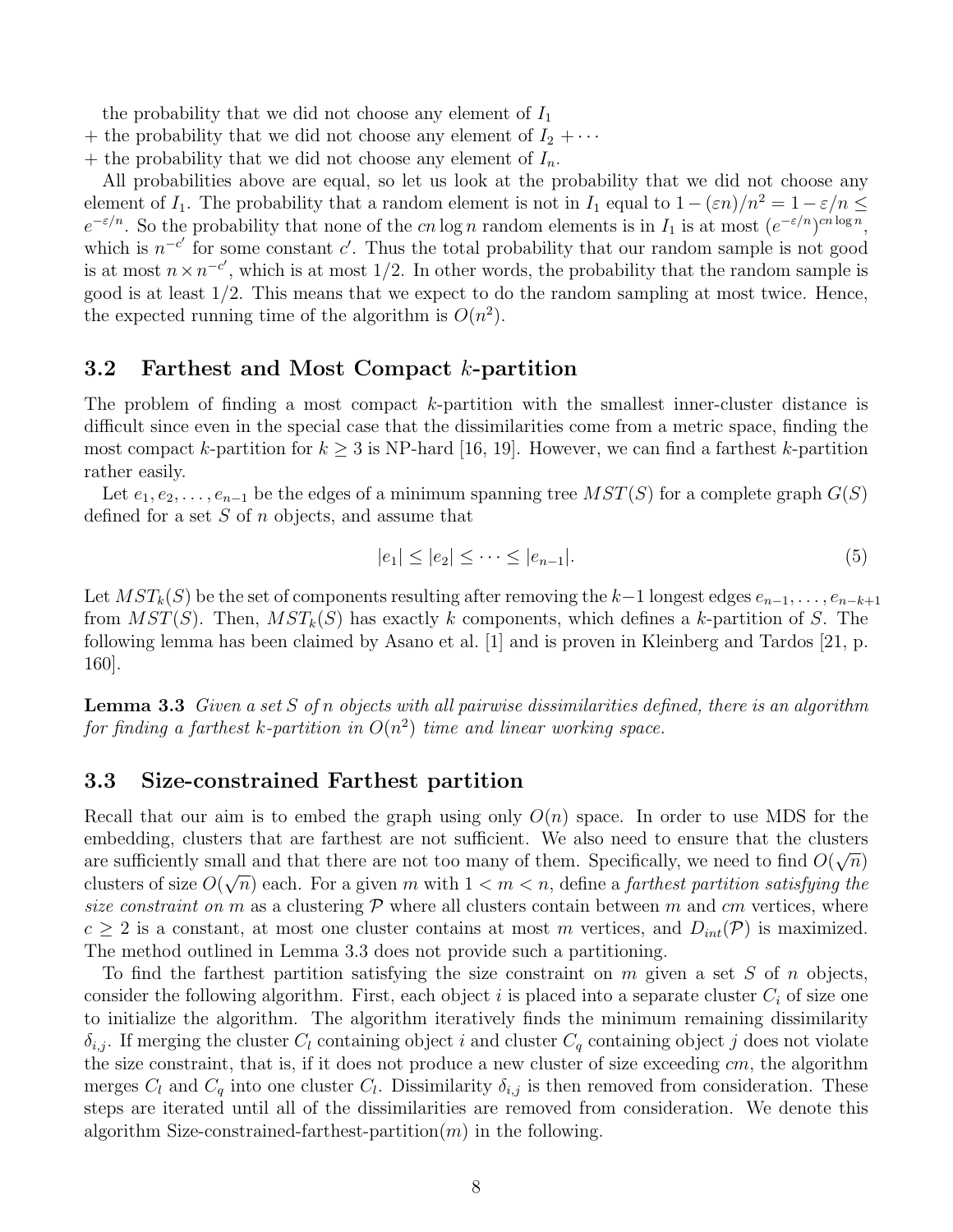**Lemma 3.4** Given m with  $1 \le m \le n$  and a constant  $c \ge 2$ , algorithm Size-constrained-farthest*partition(*m*) creates a partition such that all clusters contain between* m *and* cm *vertices except for at most one cluster that contains at most* m *vertices.*

**Proof:** None of the clusters created by this algorithm has size greater than  $cm$ , since otherwise, the clusters would not have been merged by the algorithm. It remains to prove that there exists at most one cluster of size at most  $m$ . Assume for the sake of a contradiction that there exist two clusters  $C_l$  and  $C_q$  of size at most m. Since  $C_l$  and  $C_q$  have not yet been merged, all  $\delta_{i,j}$  with  $i \in C_l$  and  $j \in C_q$  have not yet been removed from consideration. Hence, the algorithm has not yet reached its stopping criterion, which contradicts the assumption. Hence, the clusters  $C_l$  and  $C_q$  are merged before the termination of the algorithm and therefore, there exists at most one cluster that contains at most  $m$  vertices.

Note that the algorithm created  $k$  clusters with  $\left\lfloor \frac{n}{cm} \right\rfloor < k \leq \left\lceil \frac{n}{m} \right\rfloor$  $\left\lfloor \frac{n}{m} \right\rceil + 1$ , because all clusters contain at most cm vertices and at most one cluster contains at most m vertices according to the pigeon hole principle.

Lemma 3.5 *The partition created by algorithm Size-constrained-farthest-partition(*m*) is farthest among all partitions with the property that all clusters contain at most* cm *vertices and at most one cluster contains at most* m *vertices, where*  $c \geq 2$  *is a constant.* 

**Proof:** Assume for the sake of a contradiction that the partition  $P$  created by the algorithm described above is not farthest. Hence, there exists a farther optimal partition  $\mathcal{P}_{OPT}$  with the property that all clusters contain at most cm vertices and at most one cluster contains at most m vertices. The partition P has  $D_{int}(\mathcal{P}) = \delta_{i,j}$  with  $i \in D_l$  and  $j \in D_q$ , where  $D_l$  and  $D_q$  are the first clusters that do not get merged by our algorithm. Since  $\mathcal{P}_{OPT}$  is farther,  $\delta_{i,j}$  is an internal edge of  $\mathcal{P}_{OPT}$ . Since all clusters of  $\mathcal{P}_{OPT}$  contain at most cm vertices, it is impossible for all vertices of  $D_l$ and  $D_q$  to belong to one cluster of  $\mathcal{P}_{OPT}$ . Hence, without loss of generality, there exists a vertex a in  $D_l$  that is in a different cluster of  $\mathcal{P}_{OPT}$  than i. Next, we will show that there exists a path  $p_{ai}$  between a and i inside  $D_l$  comprised entirely of edges of length at most  $\delta_{i,j}$ . Initially, i and a were located in two different components  $C_i$  and  $C_a$  in the execution of the algorithm described above. Since during its execution, the algorithm merged the component  $C_a$  containing a and the component  $C_i$  containing i before considering the edge  $\delta_{i,j}$ , there exists an element  $b \in C_a$  and an element  $c \in C_i$  with  $\delta_{b,c} \leq \delta_{i,j}$ . This argument can be applied recursively to the pairs of vertices a, b and i, c, respectively, until the path  $p_{ai}$ , comprised entirely of edges of length at most  $\delta_{i,j}$ , is found. For an illustration of this approach, please refer to Figure 1.

Since in  $\mathcal{P}_{OPT}$ , a is in a different cluster than i, at least one of the edges on the path  $p_{ai}$  is an inter-cluster edge. Hence, the inter-cluster distance  $D_{int}(\mathcal{P}_{OPT}) \leq D_{int}(\mathcal{P})$ , which contradicts the initial assumption. This proves that the partition  $\mathcal P$  is farthest. initial assumption. This proves that the partition  $P$  is farthest.

To find this partition, we need to find the shortest edge that has not yet been considered iteratively until all the edges are considered. In algorithm Size-constrained-farthest-partition $(m)$  we use a data structure for extracting edges in increasing order of their weights.

To analyze the running time of algorithm Size-constrained-farthest-partition $(m)$ , note that finding and storing the minimum dissimilarity of each row of the matrix takes  $O(n^2)$  time. There are at most  $O(n^2)$  iterations to find the smallest dissimilarity that has not yet been considered. One iteration takes  $O(n)$  time, since we store and update the minimum dissimilarity of each row of the matrix. Hence, the total running time is  $O(n^3)$ .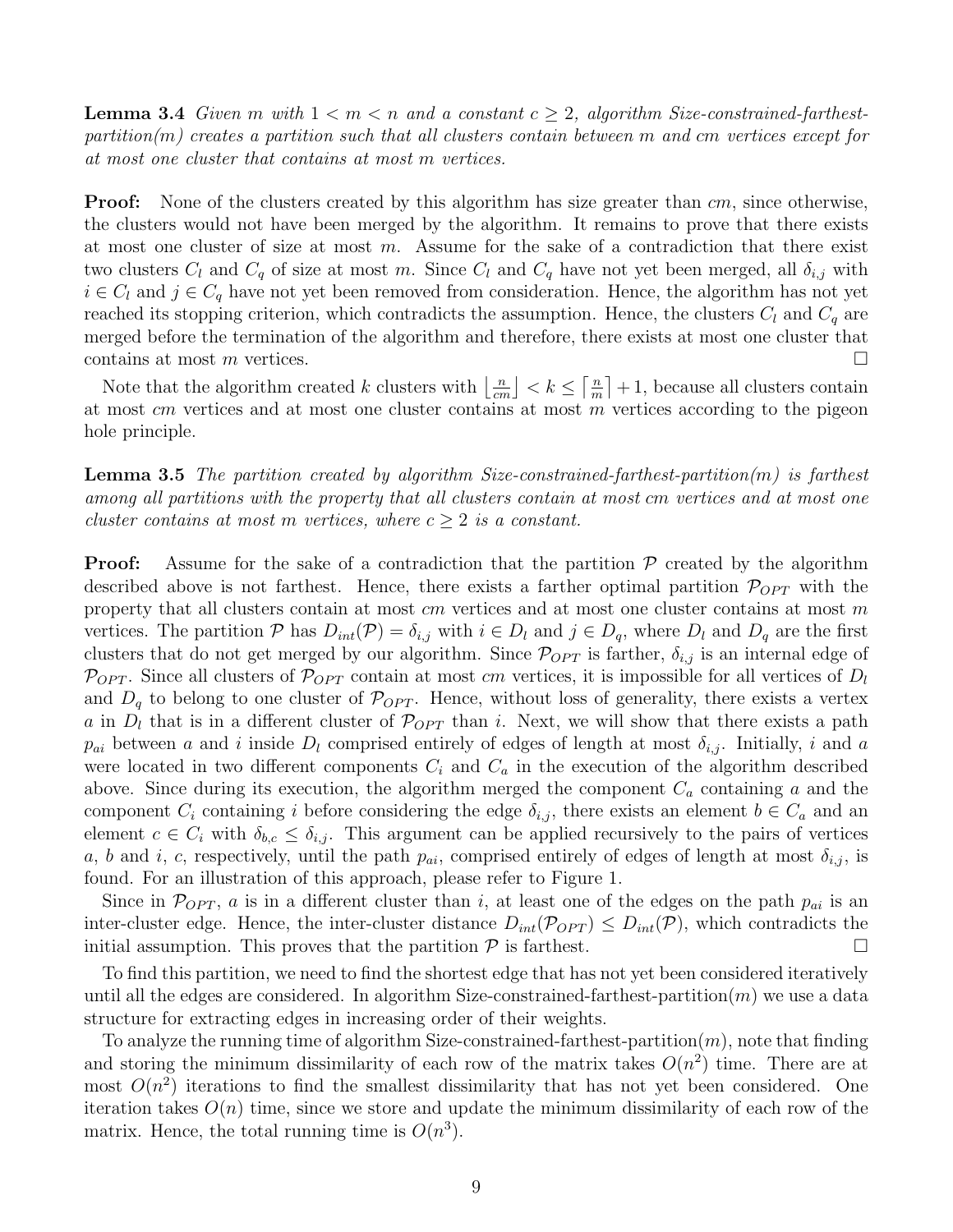

Figure 1: Path  $p_{ai}$  comprised of short edges between i and a.

**Theorem 3.6** One can compute the farthest partition satisfying the size constraint on m in  $O(n^3)$ *time using* O(n) *space.*

An example of running the clustering algorithm on a set of points in the plane is shown in Figure 2. In this example, the dissimilarity is defined to be the Euclidean distance between a pair of points. Clusters are shown as connected sets. Cluster centers are shown as black points.



Figure 2: Example showing the result of running the clustering algorithm on a random set of 268 points in the plane with  $m = 2$  and  $c = 11$ .

# 4 Graph Embedding

A direct way of embedding a weighted graph into a low-dimensional space is to apply least-squares multi-dimensional scaling (LSMDS), see Section 2.2, which needs a full matrix representing dissim-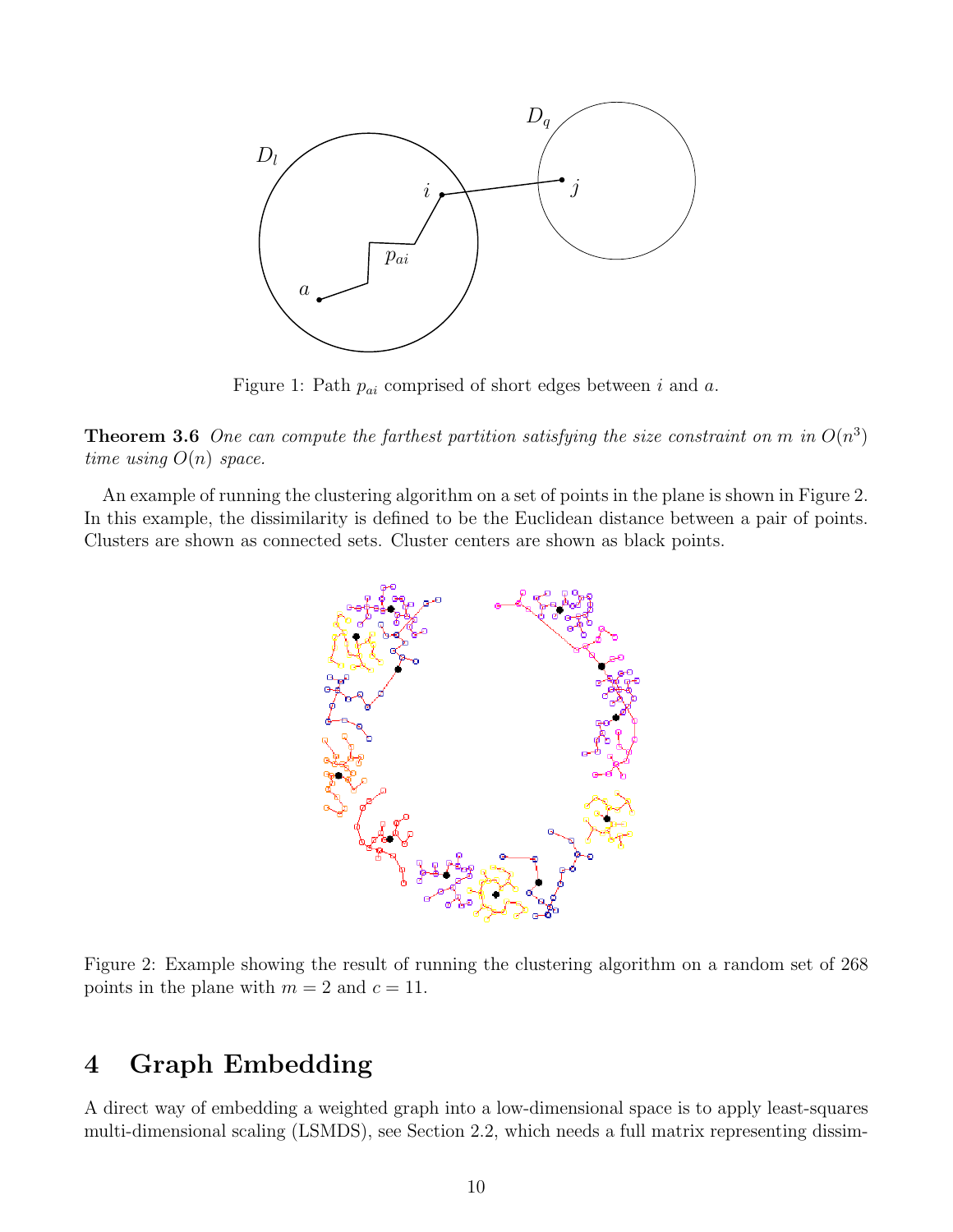ilarities between all pairs of objects. This takes  $O(n^2)$  space for a set of n objects, which is often a problem for implementation when  $n$  is large. To remedy this, we partition the given set into  $O(\sqrt{n})$  clusters of size  $O(\sqrt{n})$  each by applying Algorithm Size-constrained-farthest-partition(*m*) with  $m = \sqrt{n}$ . Consider the  $k = O(\sqrt{n})$  clusters  $C_1, C_2, \ldots, C_k$  with  $n_i = |C_i| = O(\sqrt{n})$  for each i.

First we find a center object in each cluster  $C_i$ , denoted by  $center(C_i)$ , which is defined to be an object in  $C_i$  whose greatest dissimilarity with any other object in the cluster is the smallest. We denote the *i*-th cluster by  $C_i = \{p_1^i, p_2^i, \ldots, p_{n_i-1}^i\}$ . For ease of notation, we exclude the cluster center  $p_i = p_{n_i}^i$  from the cluster  $C_i$  in the following.

Second, we form a set  $C_0 = \{p_1, p_2, \ldots, p_k\}$  consisting of cluster centers. Since  $k = O(\sqrt{n})$ , we can apply LSMDS to find an embedding that minimizes the sum of squared embedding errors of elements in  $C_0$  using a distance matrix of size  $O(n)$ . We fix those points as embedded positions  $X_0 = [\vec{x}_1, \vec{x}_2, \dots, \vec{x}_k].$ 

Third, we embed clusters  $C_1, C_2, \ldots, C_k$ ,  $k = O(\sqrt{n})$ , one by one. We do this by minimizing a generalized form of the least-squares MDS energy function given in Equation (2). The energy that is minimized to embed cluster  $C_i$ ,  $i = 1, 2, ..., k$  is

$$
E = \underbrace{\sum_{p_j \in C_i} \sum_{p_k \in C_i} (\delta_{j,k} - d(p_j, p_k))^2}_{E_1} + \underbrace{\sum_{p_j \in C_i} \sum_{p_k \in C_0} (\delta_{j,k} - d(p_j, p_k))^2}_{E_2}.
$$
 (6)

Denote the position vector of the embedding of object  $p_j \in C_i$  in  $\mathbb{R}^d$  by  $\vec{x}_j = [x_{j,1} \ x_{j,2} \ \dots \ x_{j,d}]^T$ and denote the point matrix by  $X_i = \begin{bmatrix} \vec{x}_{i_1} & \vec{x}_{i_2} & \dots & \vec{x}_{i_{n_i-1}} \end{bmatrix}^T$ .

The first part of the energy function,  $E_1$ , corresponds to the complete LSMDS energy if only points in the same cluster  $C_i$  are considered. The energy  $E_1$  can therefore be expressed as

$$
E_1 = \alpha + \beta - \gamma
$$

with  $\alpha = \sum_{p_j \in C_i} \sum_{p_k \in C_i} \delta_{j,k}^2$ ,  $\beta = \sum_{p_j \in C_i} \sum_{p_k \in C_i} d(p_j, p_k)^2$  and  $\gamma = 2 \sum_{p_j \in C_i} \sum_{p_k \in C_i} d(p_j, p_k) \delta_{j,k}$ and using the Cauchy-Schwartz inequality bounded by

$$
E_1 \leq \sum_{p_j \in C_i} \sum_{p_k \in C_i} \delta_{i,j}^2 + tr(X_i^T V_i X_i) - 2tr(X_i^T B_i(Z_i) Z_i) =: \tau^*,
$$

where  $X_i$  is a  $d \times (n_i - 1)$  matrix containing the coordinates of  $p_i$ ,  $V_i$  is an  $(n_i - 1) \times (n_i - 1)$  matrix with elements

$$
V_{i_{j,k}} = \begin{cases} n_i - 1 & \text{if } j = k \\ -1 & \text{if } j \neq k, \end{cases}
$$

 $Z_i$  is a possible solution for  $X_i$ , and  $B_i(Z_i)$  is an  $(n_i - 1) \times (n_i - 1)$  matrix with elements

$$
B_{i_{j,k}} = \begin{cases} -\frac{\delta_{j,k}}{d(p_j^i, p_k^i)} & \text{if } j \neq k, d(p_j^i, p_k^i) \neq 0\\ 0 & \text{if } j \neq k, d(p_j^i, p_k^i) = 0\\ \sum_{l=1, l \neq j}^n B_{l,j} & \text{if } j = k. \end{cases}
$$

The gradient of  $\tau^*$  can be found analytically as  $\nabla \tau^* = 2X_i^T(V_i - B_i)$  [5, p.146-155].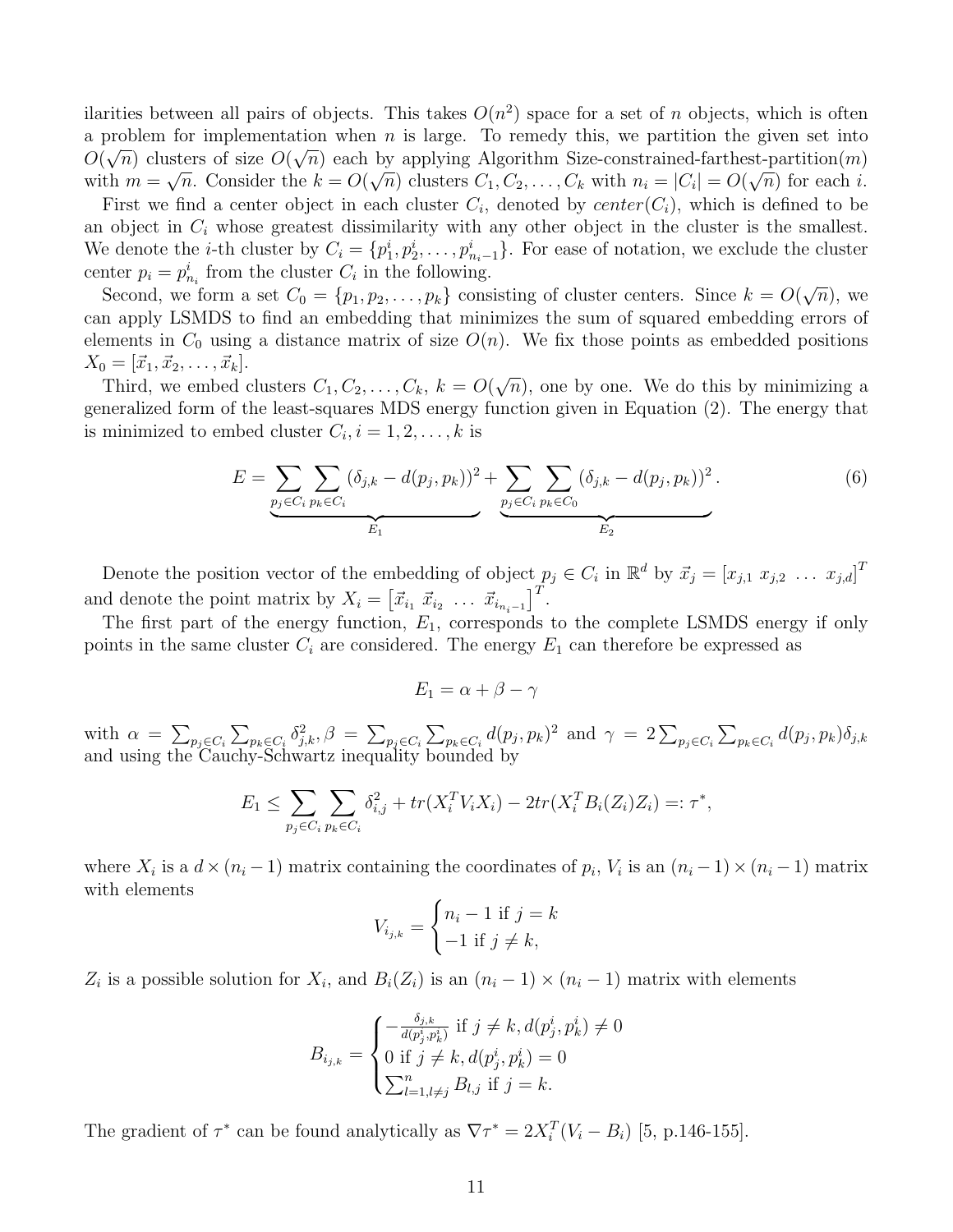The second part of the energy,  $E_2$ , considers the distances between the cluster being embedded and the fixed cluster centers. It is the same energy used when adding the points in  $C_i$  to the fixed embedding of  $C_0$  one by one. The energy can be rewritten as

$$
E_2 = \sum_{p_j \in C_i} \alpha_j^* + \beta_j^* - \gamma_j^*
$$

where  $\alpha_j^* = \sum_{p_k \in C_0} \delta_{j,k}^2$ ,  $\beta_j^* = \sum_{p_k \in C_0} d(p_j, p_k)^2$  and  $\gamma_j^* = 2 \sum_{p_k \in C_0} \delta_{j,k} d(p_j, p_k)$ . The gradient of  $E_2$ can therefore be computed analytically as

$$
\nabla E_2 = \left[ \frac{\partial E_2}{\partial p_1^i} \frac{\partial E_2}{\partial p_2^i} \dots \frac{\partial E_2}{\partial p_{n_i-1}^i} \right],
$$

where  $\frac{\partial E_2}{\partial p_k^i} = \sum_{\vec{x}_j \in X_0} 2(\vec{x}_{i_k} - \vec{x}_j)(1 - \frac{\delta_{j,k}}{d(p_j, p_j)})$  $\frac{o_{j,k}}{d(p_j,p_k^i)}$  [3].

Hence, we can compute the gradient of the convex function  $\tau = \tau^* + E_2$  bounding E from above with respect to  $X_i$  analytically as

$$
\nabla \tau = 2X_i^T (V_i - B_i) + \left[ \frac{\partial E_2}{\partial p_1^i} \frac{\partial E_2}{\partial p_2^i} \cdots \frac{\partial E_2}{\partial p_{n_i-1}^i} \right]. \tag{7}
$$

We minimize *τ* using a quasi-Newton method called *limited-memory Broyden-Fletcher-Goldfarb-Shanno* (LSBFGS) scheme in our experiments [23]. This quasi-Newton method offers the advantage of obtaining close to quadratic convergence rates without the need to compute the inverse of the Hessian matrix explicitly in each step. Instead LSBFGS updates an approximation to the inverse Hessian matrix in each iterative step, such that the approximation converges to the true inverse of the Hessian in the limit. To be consistent, when adding clusters to the embedding, we initialize the embedding positions to the positions computed when adding an object to the PCO embedding of the cluster centers [17].

Since we aim to minimize  $\tau$ , we embed each cluster optimally according to the LSMDS optimality measure when taking into consideration the cluster centers and the objects in the same cluster. We do not take points other than the cluster centers from different clusters into account, since this would require more than linear space. This can be viewed as a trade-off between space and accuracy of the embedding.

The running time of this algorithm, referred to as the *embedding algorithm* in the following, depends on the maximum number of iterations t. Embedding the cluster centers takes  $O(nt)$  time and embedding each cluster  $C_i$  takes  $O(nt)$  time. Hence, the total running time of the embedding algorithm is  $O(n^{\frac{3}{2}}t)$ . Since all of the matrices required for the computation are of size at most  $O(\sqrt{n}) \times O(\sqrt{n})$ , the algorithm uses linear working space.

Recall that the algorithm to compute a size-constrained farthest partition takes  $O(n^3)$  time. This yields the following result:

**Theorem 4.1** Given a set S of n objects, the embedding algorithm embeds S in  $\mathbb{R}^d$  for any con*stant embedding dimension* d *while numerically minimizing the sum of squared embedding errors of*  $pairwise$  dissimilarities between objects in S  $using\ O(n^3 + n^{\frac{3}{2}}t)$  time and  $O(n)$  space, where t is the *number of iterations required to minimize the LSMDS energy.*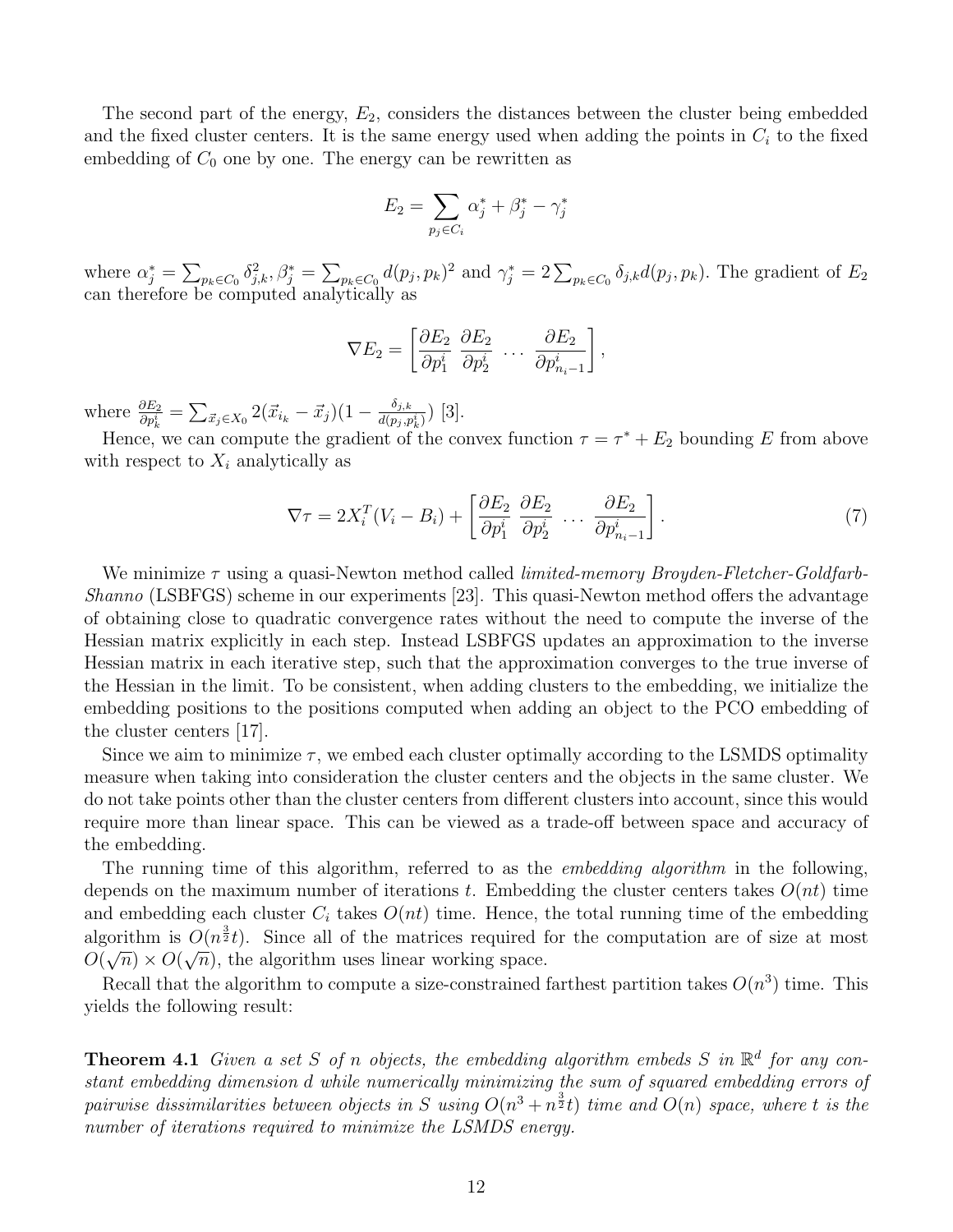### 5 Experiments

We implemented our algorithm of Theorem 4.1 in  $C_{++}$ . All of the experiments were conducted on an Intel (R) Pentium (R) D with 3.5 GB of RAM. We compare our algorithm to two alternative embedding algorithms: the SMACOF algorithm explained in Cox and Cox [13] to compute an LSMDS embedding using quadratic space and a variant of our algorithm that embeds the cluster centers using SMACOF and simply adds the remaining objects one by one to the embedding. The two algorithms are explained below.

### 5.1 SMACOF Algorithm

The SMACOF algorithm aims to minimize the objective function  $E_{LSMDS}$  given in Equation (2). Since  $E_{LSMDS}$  is hard to minimize, it is easier to iteratively approximate the objective function by a simple function. This approach is used in the algorithm *Scaling by Maximizing a Convex Function* (SMACOF) that is explained by Borg and Groenen [5, p.146-155] and used by Elad and Kimmel [15] to compute canonical forms. SMACOF proceeds by iteratively refining a simple majorization function that bounds the objective function  $E_{LSMDS}$  from above.

As in Section 4, we rewrite the objective function as

$$
E_{LSMDS} = \alpha + \beta - \gamma
$$

with  $\alpha = \sum_{i=1}^n \sum_{j=i+1}^n \delta_{i,j}^2$ ,  $\beta = \sum_{i=1}^n \sum_{j=i+1}^n d(p_i, p_j)^2$  and  $\gamma = 2 \sum_{i=1}^n \sum_{j=i+1}^n d(p_i, p_j) \delta_{i,j}$  and using the Cauchy-Schwartz inequality bound it by

$$
E_{LSMDS} \le \sum_{i=1}^{n} \sum_{j=i+1}^{n} \delta_{i,j}^{2} + tr(X^{T}VX) - 2tr(X^{T}B(Z)Z) =: \tau^{*},
$$

where X is a  $d \times n$  matrix containing the coordinates of  $p_i$ , V is an  $n \times n$  matrix with elements

$$
V_{i,j} = \begin{cases} n-1 \text{ if } i=j\\ -1 \text{ if } i \neq j, \end{cases}
$$

Z is a possible solution for X, and  $B(Z)$  is an  $n \times n$  matrix with elements

$$
B_{i,j} = \begin{cases} -\frac{\delta_{i,j}}{d(p_i, p_j)} & \text{if } i \neq j, d(p_i, p_j) \neq 0\\ 0 & \text{if } i \neq j, d(p_i, p_j) = 0\\ \sum_{l=1, l \neq i}^{n} B_{i,l} & \text{if } i = j. \end{cases}
$$

We implement the SMACOF algorithm and minimize  $\tau^*$  using a quasi-Newton method. The quasi-Newton method used is the *limited-memory Broyden-Fletcher-Goldfarb-Shanno* (LSBFGS) scheme [23]. The running time of the SMACOF algorithm is  $O(n^2t)$ , where t is the number of iterations used by the algorithm.

#### 5.2 Projection Algorithm

We can obtain an approximate graph embedding using a variant of our proposed embedding algorithm as follows. We first compute the farthest k-partition with  $k = \lfloor \sqrt{n} \rfloor$  as presented in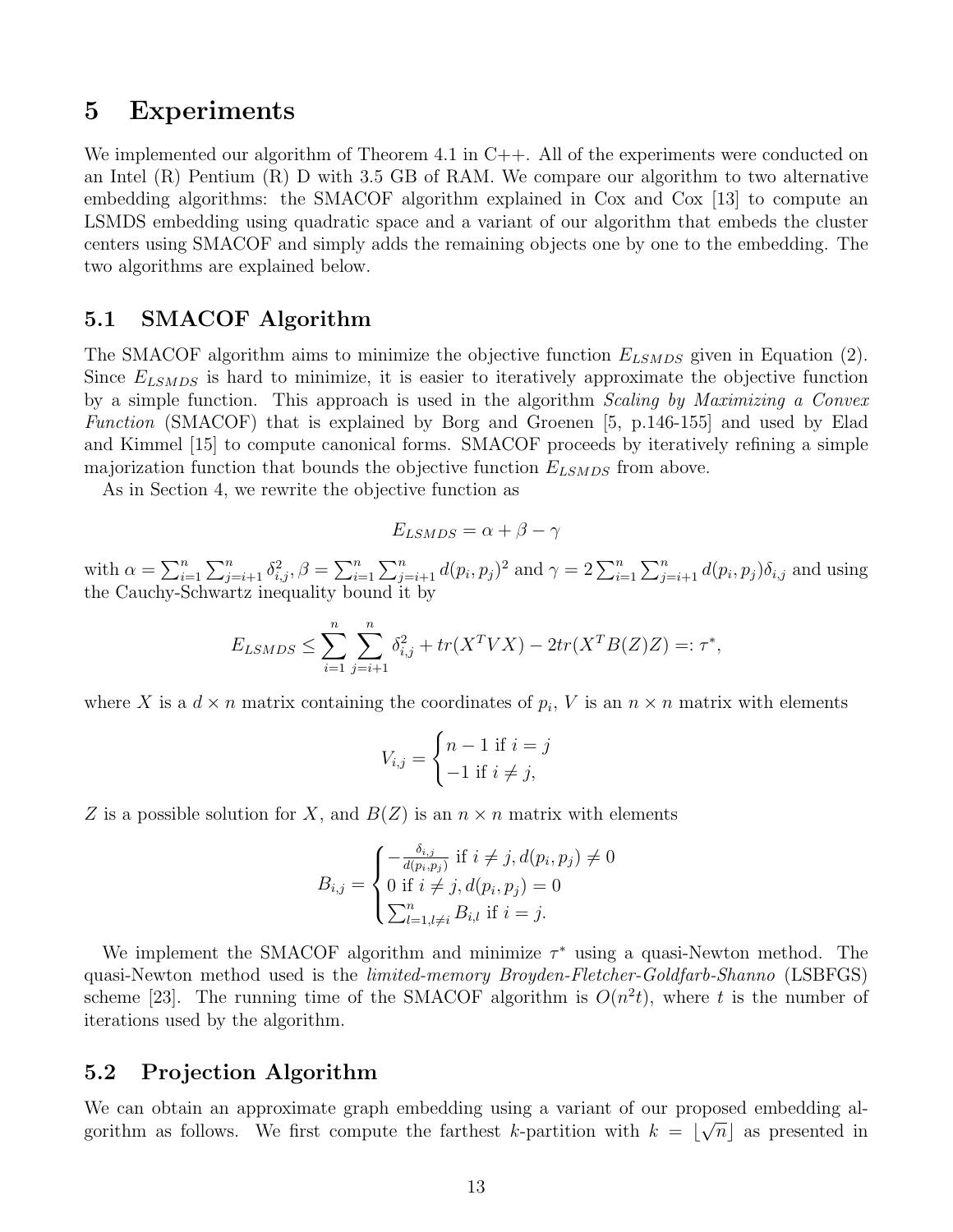Section 3.2. The cluster centers are objects whose greatest dissimilarity with any other object in the cluster is smallest. We first embed the cluster centers using the SMACOF algorithm and then add all of the remaining objects to the LSMDS embedding one by one [3]. This approach takes only linear space, but it does not take any inner-cluster distances into consideration when embedding the objects. For ease of notation, we call this algorithm the *projection algorithm* in the following discussion.

We describe how to add an additional object  $O_{n+1}$  with corresponding dissimilarities  $\delta_{n+1,1},\ldots,\delta_{n+1,n}$ that becomes available only after the objects  $O_1, O_2, \ldots, O_n$  have been mapped to points  $p_1, p_2, \ldots, p_n$ in d-dimensional space [3]. We minimize the least-squares function

$$
E_{LSMDS}^{*} = \sum_{i=1}^{n} (\delta_{n+1,i} - d(p_{n+1}, p_i))^{2},
$$

which can be written as

$$
E_{LSMDS}^* = \alpha^* + \beta^* - \gamma^*
$$

where  $\alpha^* = \sum_{i=1}^n \delta_{n+1,i}^2$ ,  $\beta^* = \sum_{i=1}^n d(p_{n+1}, p_i)^2$  and  $\gamma^* = 2 \sum_{i=1}^n \delta_{n+1,i} d(p_{n+1}, p_i)$ .

We can now compute the gradient of this objective function w.r.t. the point  $p_{n+1}$  analytically as

$$
\nabla E_{LSMDS}^* = \sum_{i=1}^n 2(\vec{x}_{n+1}^T - \vec{x}_i^T) \left( 1 - \frac{\delta_{n+1,i}}{d(p_{n+1}, p_i)} \right),
$$

where  $\vec{x}_i$  is the column vector of coordinates of point  $p_i$ . This allows us to add the object  $O_{n+1}$  to the MDS embedding by minimizing  $E^*_{LSMDS}$  using an LSBFGS quasi-Newton approach [23].

#### 5.3 Comparison

For all embeddings that are computed, we initialize the embedding to the PCO embedding and use the LSBFGS quasi-Newton method for the iterative minimization. For all of our experiments, the constant c for the clustering step is chosen as 2 and the parameter m is chosen as  $\lfloor \sqrt{n} \rfloor$ . In the following, three applications are considered.

We compare our embedding algorithm to the SMACOF algorithm and the projection algorithm in terms of storage requirement, produced embedding error, running time, and maximum number of iterations  $t$  to minimize the energy using LSBFGS. The storage requirement of all algorithms ignores the space to store that data. In case of computing canonical forms, the comparison therefore ignores the space allocated to store the triangular mesh and the data structures required to compute geodesic distances along the mesh. To measure the amount of storage used by the algorithms, we recursively report all the memory that is allocated.

The experiments show that the time complexity of the distance function has a big influence on the running time of the algorithms. It is therefore recommended to evaluate the distance function as efficiently as possible.

#### 5.3.1 Embedding Registered High-Energy Gamma Particles

In a first experiment, we embed the MAGIC gamma telescope data available in the UCI Machine Learning Repository<sup>1</sup> into  $\mathbb{R}^3$ . The data was generated using a Monte-Carlo method and simulates

<sup>1</sup>http://archive.ics.uci.edu/ml/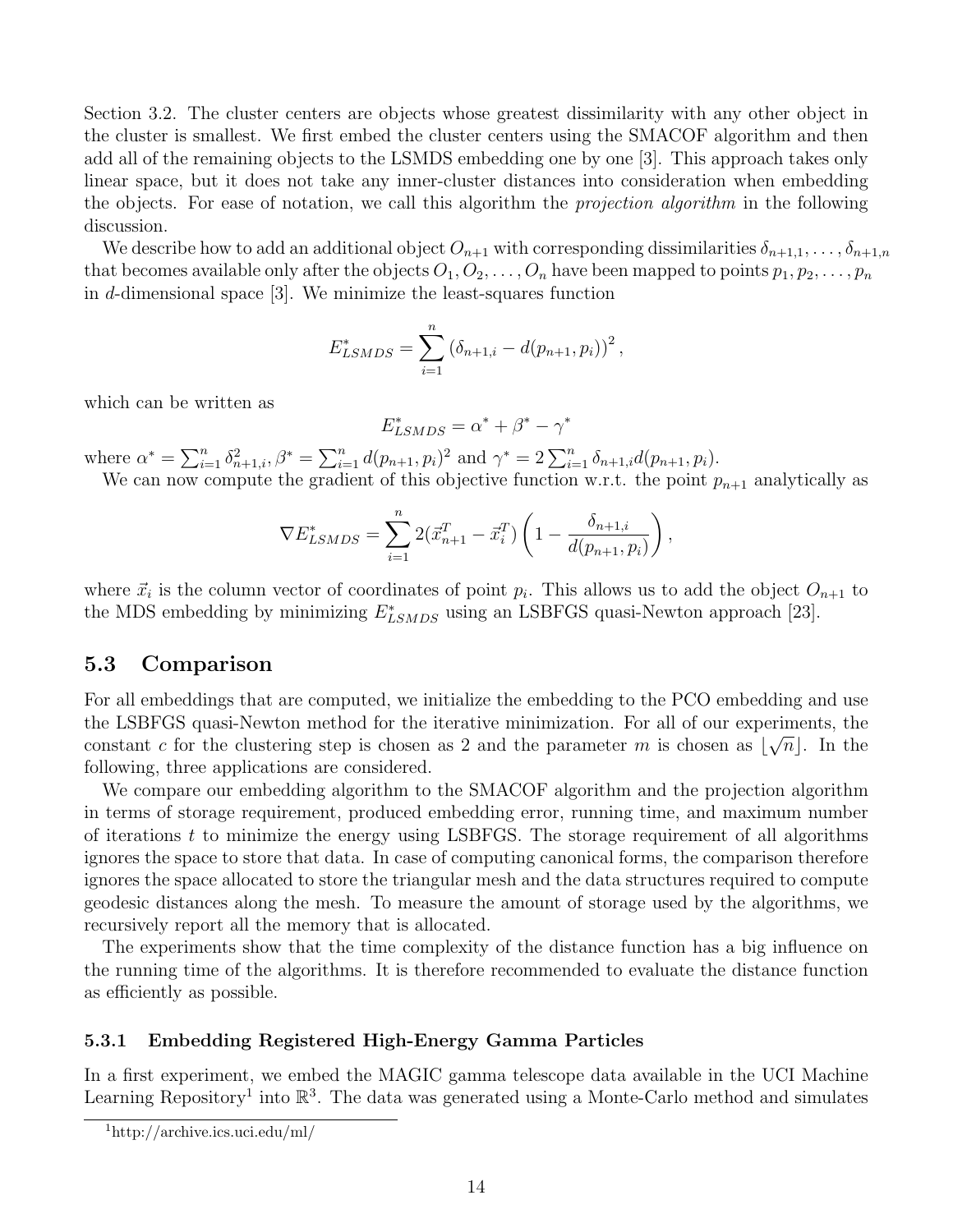the registration of high-energy gamma particles in a ground-based atmospheric Cherenkov gamma telescope. The dataset consists of 10-dimensional vectors of real numbers. The distance between two data vectors is computed as Euclidean distance. Note that this implies a low time complexity of the distance function, since the Euclidean distance between 10-dimensional vectors can be computed efficiently. There are a total of 19020 data vectors available in the dataset. The algorithms were tested on five different sizes of datasets. We obtain five datasets of size 1000 to 19020 simply by taking a subset of the original dataset.

Table 1 compares the performance of the three algorithms on different sizes of data of the gamma telescope dataset. The table shows the quality of the computed embeddings, the size and space complexities of the algorithms, and the number of iterations required by the algorithms. We do not give the results of the SMACOF algorithm for the two largest datasets, since the algorithm ran out of memory. The time and space requirements are furthermore visualized in Figure 3.

The storage required by the projection algorithm and the embedding algorithm are significantly smaller than the storage required by the SMACOF algorithm. This is to be expected, since the SMACOF algorithm requires  $O(n^2)$  storage while the other two algorithms require  $O(n)$  storage. In this experiment, we see an example where SMACOF is no longer practical due to its quadratic space complexity. For  $n = 10000$ , we can no longer initialize the embedding to the one computed using classical MDS since there is not enough internal memory. This leads to an abnormality in the running time and embedding quality of the SMACOF result for  $n = 10000$ . For  $n \ge 15000$ , we can no longer run the SMACOF algorithm in internal memory. In order to compute a SMACOF embedding for the datasets of size 15000 or larger, we need to store data in external memory, thereby significantly growing the time complexity of the algorithm. In contrast, the data stored by the embedding algorithm and the projection algorithm still easily fits into internal memory. The projection algorithm requires only about half of the storage required by the embedding algorithm and is the most space efficient algorithm of the three.

The embedding algorithm is the most time efficient algorithm for this dataset. The reason is that the time of evaluating the input dissimilarity function is small compared to the matrix operations used by SMACOF. In general, SMACOF is expected to be the most time efficient algorithm, since its running time is  $O(tn^2)$ , while the running time of the other two algorithms is  $O(n^3)$ . The quality of the computed embedding is highest for SMACOF. This does not hold for  $n = 10000$ , since it was no longer possible to initialize the embedding to the classical MDS embedding in this case. We expect SMACOF to be most accurate because SMACOF takes all of the pairwise dissimilarities into account when computing the embedding. The second most accurate embedding is the one produced by the embedding algorithm. This is also expected as the embedding algorithm takes inner-cluster dissimilarities into account while the projection algorithm does not.

#### 5.3.2 Embedding Grey-Level Images

The second application is embedding grey-level images of faces into points in the plane. We use the Yale Face Database<sup>2</sup> showing the faces of 15 individuals. The face of each individual is shown in 11 different expressions. The eleven facial expressions of one of the subjects in the database are shown in Figure 4. An embedding of these faces can be used for classification by subject or expression or for face recognition. Each grey-level image is a vector of dimension 77760. The distance between two grey-level images is computed as the Euclidean vector-distance. Note that the running time of evaluating this distance function is significantly larger than the running time

<sup>2</sup>http://cvc.yale.edu/projects/yalefaces/yalefaces.html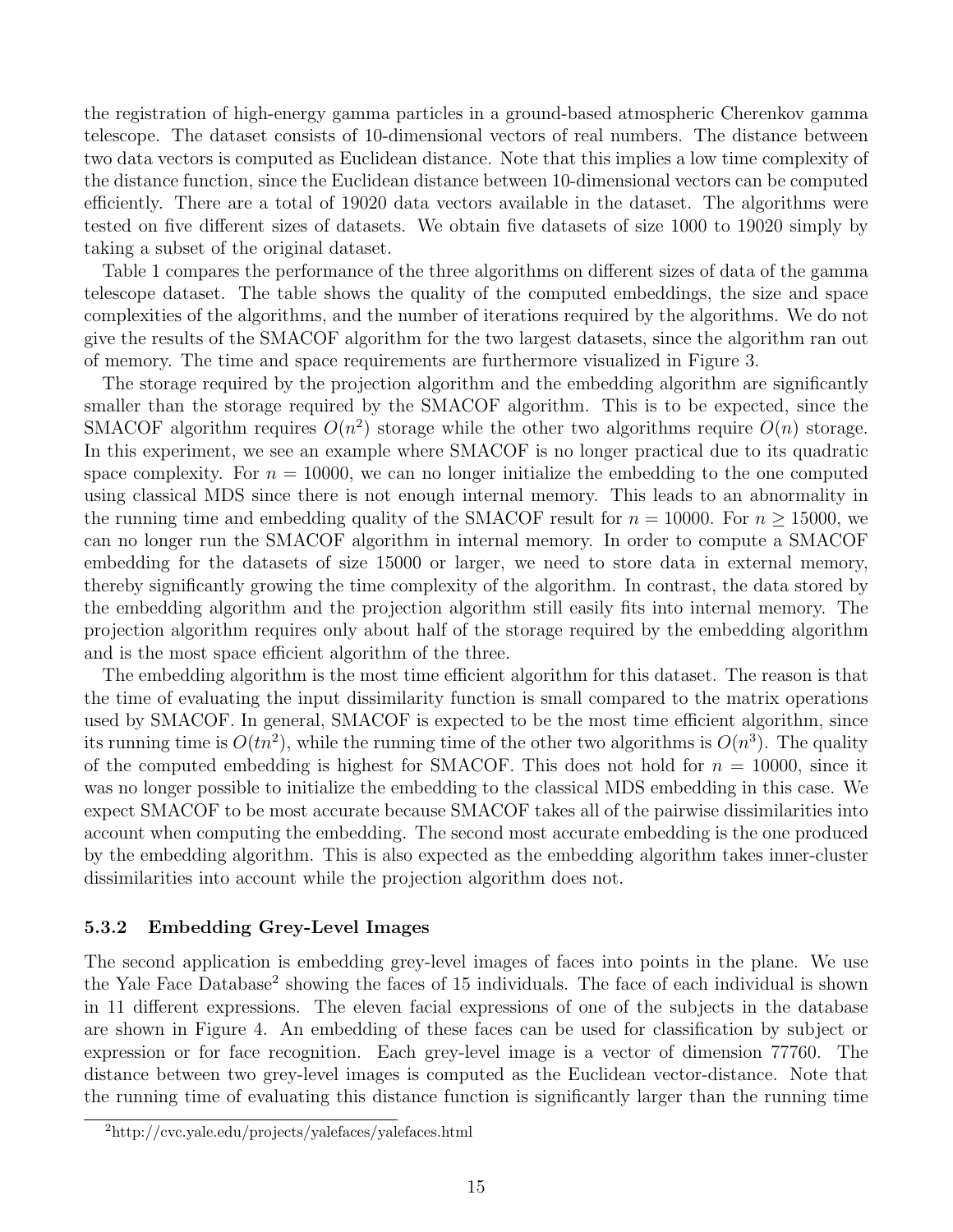| $\mathbf n$ | Emb. alg. |                     |      |      | Proj. alg. |                                |      |      | <b>SMACOF</b>              |                     |         |      |  |  |
|-------------|-----------|---------------------|------|------|------------|--------------------------------|------|------|----------------------------|---------------------|---------|------|--|--|
|             |           | $E_{LSMDS}$         |      | time |            | $E_{LSMDS}$                    |      | time |                            | $E_{LSMDS}$         |         | time |  |  |
| 1000        | 149       | $5.3 \cdot 10^7$    | 0.19 |      | 43         | $6.5 \cdot 10^{7}$             | 0.10 | 14   | 90                         | $2.6 \cdot 10^7$    | 20.28   | 17   |  |  |
| 5000        | 209       | $1.3 \cdot 10^{9}$  | 0.58 | 18   | 77         | $2.2 \cdot 10^9$               | 0.25 | 77   | .17                        | $7.0 \cdot 10^8$    | 482.73  | 1772 |  |  |
| 10000       | 198       | $4.6 \cdot 10^{9}$  | 1.04 | 67   | 48         | $9.8 \cdot 10^9$               | 0.42 | 173  | 52                         | $7.0 \cdot 10^{10}$ | 1919.02 | 384  |  |  |
| 15000       | 219       | $1.8\cdot10^{10}$   | .48  | 141  | 59         | $3.5 \cdot 10^{11}$            | 0.58 | 301  | not enough internal memory |                     |         |      |  |  |
| 19020       | 182       | $3.6 \cdot 10^{10}$ | 1.82 | 221  | 72         | $1.9 \cdot \overline{10^{12}}$ | 0.70 | 422  | not enough internal memory |                     |         |      |  |  |

Table 1: *Quality of embedding for the gamma telescope dataset. The table shows the maximum number* t *of iterations required by the LSBFGS quasi-Newton method [23], the embedding error* ELSMDS *of the computed embedding, the storage use* S *in MB, and the running time in seconds of all three algorithms that were implemented.*



Figure 3: *Comparison of time and space used by the embedding algorithm (solid), the projection algorithm (dotted), and the SMACOF algorithm (dashed) for the gamma telescope dataset. The number of objects* n *is shown along the* x*-axis and the space and time requirements are shown along the* y*-axis.*

of evaluating the distance function in the previous experiment because of the higher dimensionality of the data vectors.

The results are shown in Table 2. We can see that the space used by the embedding algorithm and the projection algorithm is significantly lower than the space used by SMACOF. The space used by the projection algorithm is about 70% of the space used by the embedding algorithm, since no inner-cluster distances need to be stored. The quality of all three embeddings is poor because the faces cannot be represented well in the plane. As expected, the result by SMACOF is best, followed by the result by the embedding algorithm. The SMACOF algorithm is fastest and the embedding algorithm is slowest. This is different than in the previous experiment. The reason is that it takes longer to compute the dissimilarity between two grey-level images than to compute the dissimilarities between two gamma particles.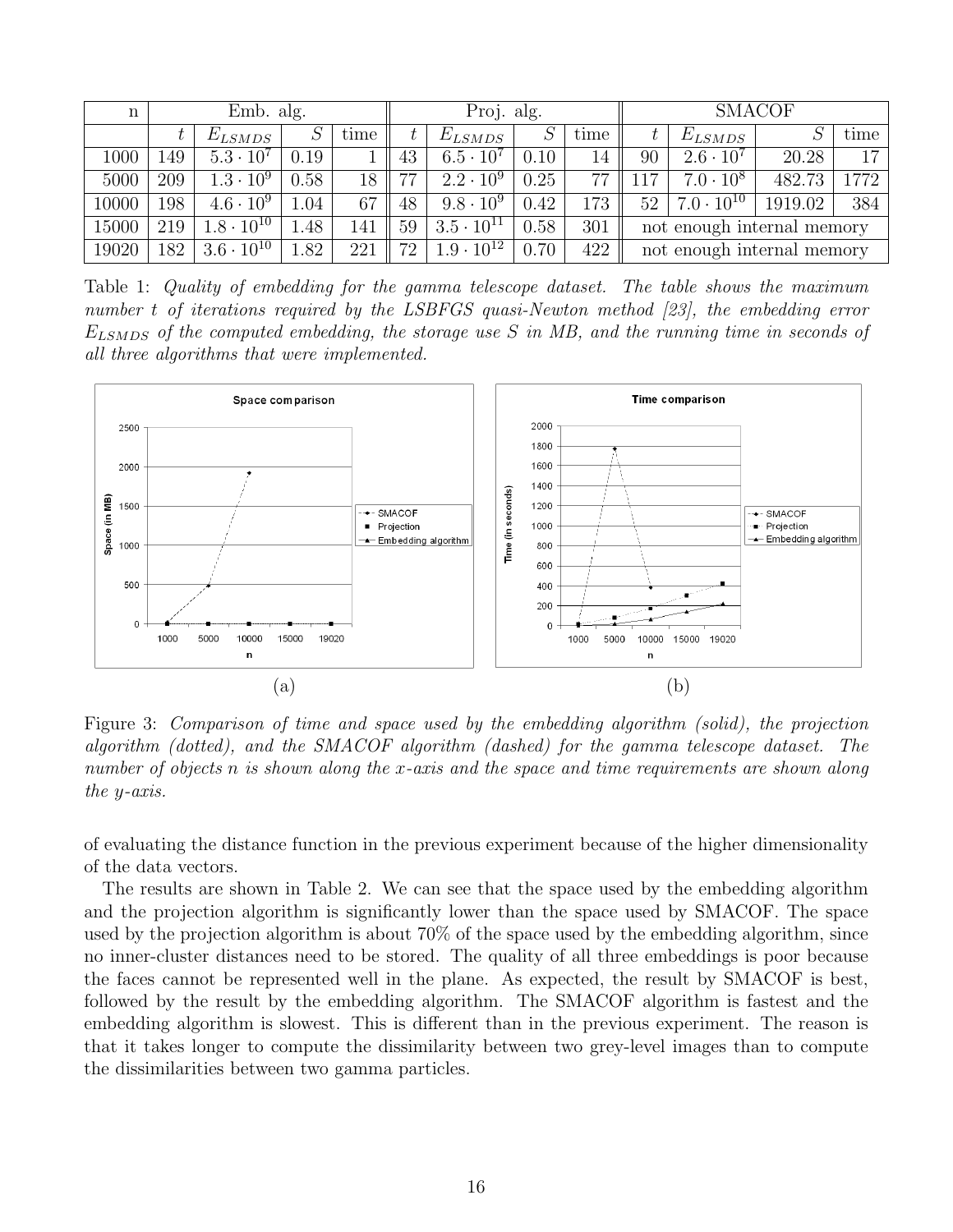

Figure 4: *Facial expressions in the database.*



Figure 5: *The Figure shows the embedding results for the face database. Figure (a): embedding computed by the embedding algorithm. Figure (b): embedding computed by the projection algorithm. Figure (c): embedding computed by SMACOF.*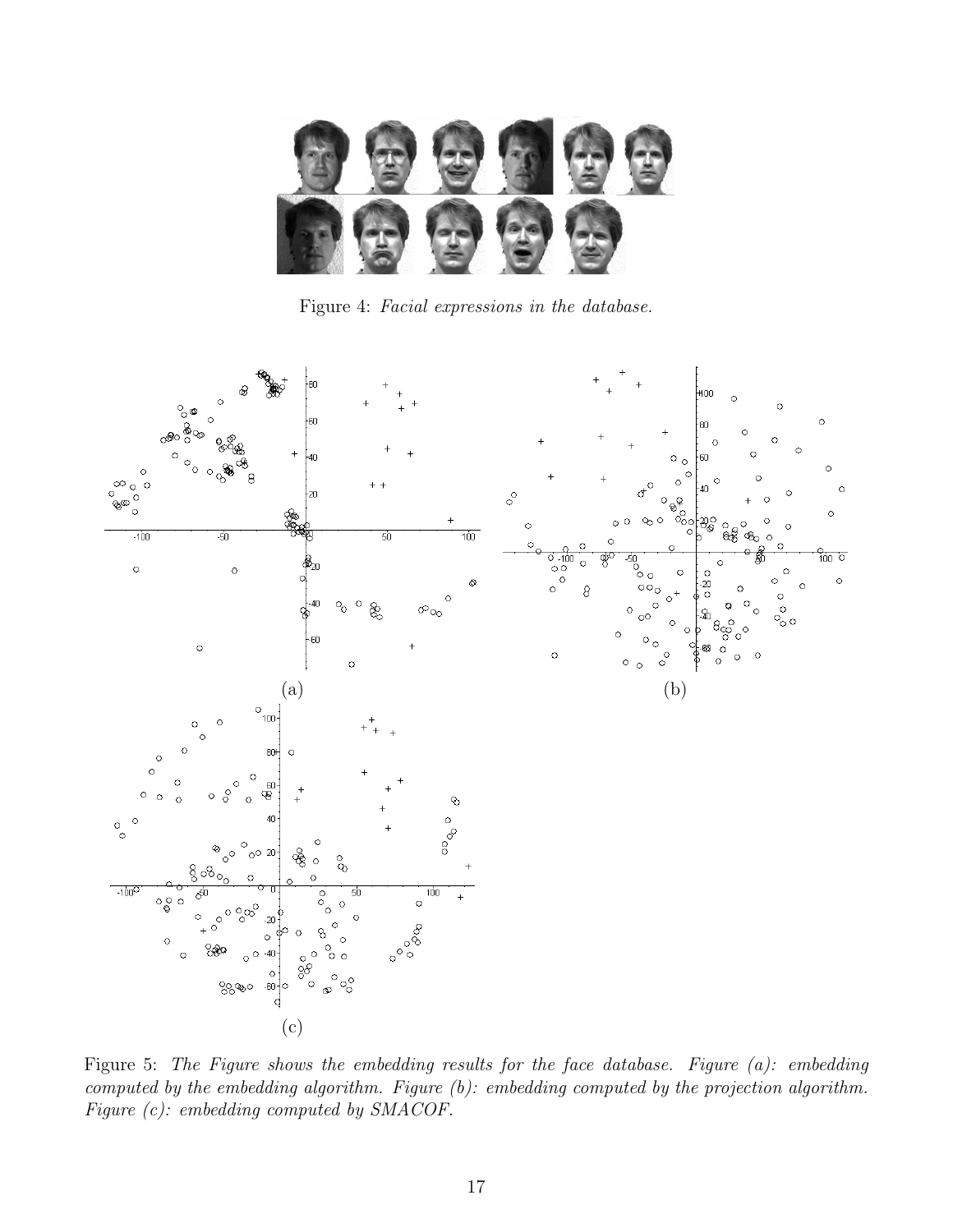| $\it{n}$      | 165 |                     |       |            |  |  |  |  |
|---------------|-----|---------------------|-------|------------|--|--|--|--|
|               |     | $E_{LSMDS}$         | S(MB) | time (sec) |  |  |  |  |
| Emb. alg.     | 174 | $1.17 \cdot 10^7$   | 0.070 |            |  |  |  |  |
| Proj. alg.    |     | $1.49 \cdot 10^{7}$ | 0.052 |            |  |  |  |  |
| <b>SMACOF</b> | 143 | $8.63 \cdot 10^{6}$ | 0.69  |            |  |  |  |  |

Table 2: *Quality of embedding for the Yale Face Database.*

The embeddings are shown in Figure 5(a) to (c). Figure 5(a) shows the embedding obtained using the projection algorithm, Figure 5(b) shows the result obtained using the embedding algorithm, and Figure 5(c) shows the result obtained using the SMACOF algorithm. The points marked as crosses correspond to the expression where the face is lit from the right side only shown on the bottom left of Figure 4. We can see that most of the crosses are close in all of the embedding results. This suggests that we can visualize different expressions as clusters of points in the plane.

#### 5.3.3 Computing a Canonical Form

The third application we consider is to compute the canonical form of a complete triangular surface [15]. In this application, objects are vertices on a triangular surface and dissimilarities between objects are geodesic distances between the corresponding vertices. Note that in this application, the assumption that the dissimilarity function can be evaluated in constant time does not hold, since it takes  $O(n \log n)$  time to compute a geodesic distance [20]. Hence, the running time of the embedding algorithm becomes  $O(n^4 \log n + n^{\frac{5}{2}} t \log n)$ .

We evaluate the algorithms using the following two experiments. First, we evaluate the algorithms by embedding the surface of the swiss roll dataset into  $\mathbb{R}^2$ . The swiss roll dataset shown in Figure 8 (a) has a non-Euclidean structure, but can be rolled into a planar patch. Due to the complexity of unrolling the swiss roll, this experiment is commonly used to demonstrate the quality of embedding algorithms [24, 25, 9]. In our experiment, we use the parametric form of the swiss roll surface given by Bronstein et al. [9]:  $x = \theta, y = 0.51(\frac{1}{2.75\pi} + 0.75\phi)\cos(2.5\phi), z = 0.51(\frac{1}{2.75\pi} + 0.75\phi)\sin(2.5\phi),$ where  $(\theta, \phi) \in [0, 1] \times [0, 1]$ .

Second, we evaluate the algorithms using the triangular mesh from the Princeton Shape Benchmark<sup>3</sup> shown in Figure 9(a) consisting of  $n = 429$  vertices. We refine the mesh using local subdivision of triangles and run the algorithm on different resolutions of the mesh.

In the first (respectively second) experiment, we use geodesic distances on the mesh as dissimilarities and embed the vertices into  $\mathbb{R}^2$  (respectively  $\mathbb{R}^3$ ). Table 3 (respectively Table 4) reports the amount of storage required by the algorithms, the maximum number  $t$  of iterations required by the algorithms, the running time of the algorithms, and the error of the embedding computed by the algorithms according to equation (2). The time and space complexities of the algorithms are furthermore visualized in Figure 6 (respectively Figure 7). The x-axis of the graph shows the number n of vertices and the y-axes show the amount of storage used by the algorithms in MB and the running times of the algorithms in seconds.

We can see that the amount of storage required by the SMACOF algorithm shown as dashed curve grows significantly faster than the amount of storage required by the embedding algorithm shown as solid curve and the projection algorithm shown as dotted curve. This is to be expected, since the SMACOF algorithm takes  $O(n^2)$  storage while the other two algorithms take  $O(n)$  storage.

<sup>3</sup>http://shape.cs.princeton.edu/benchmark/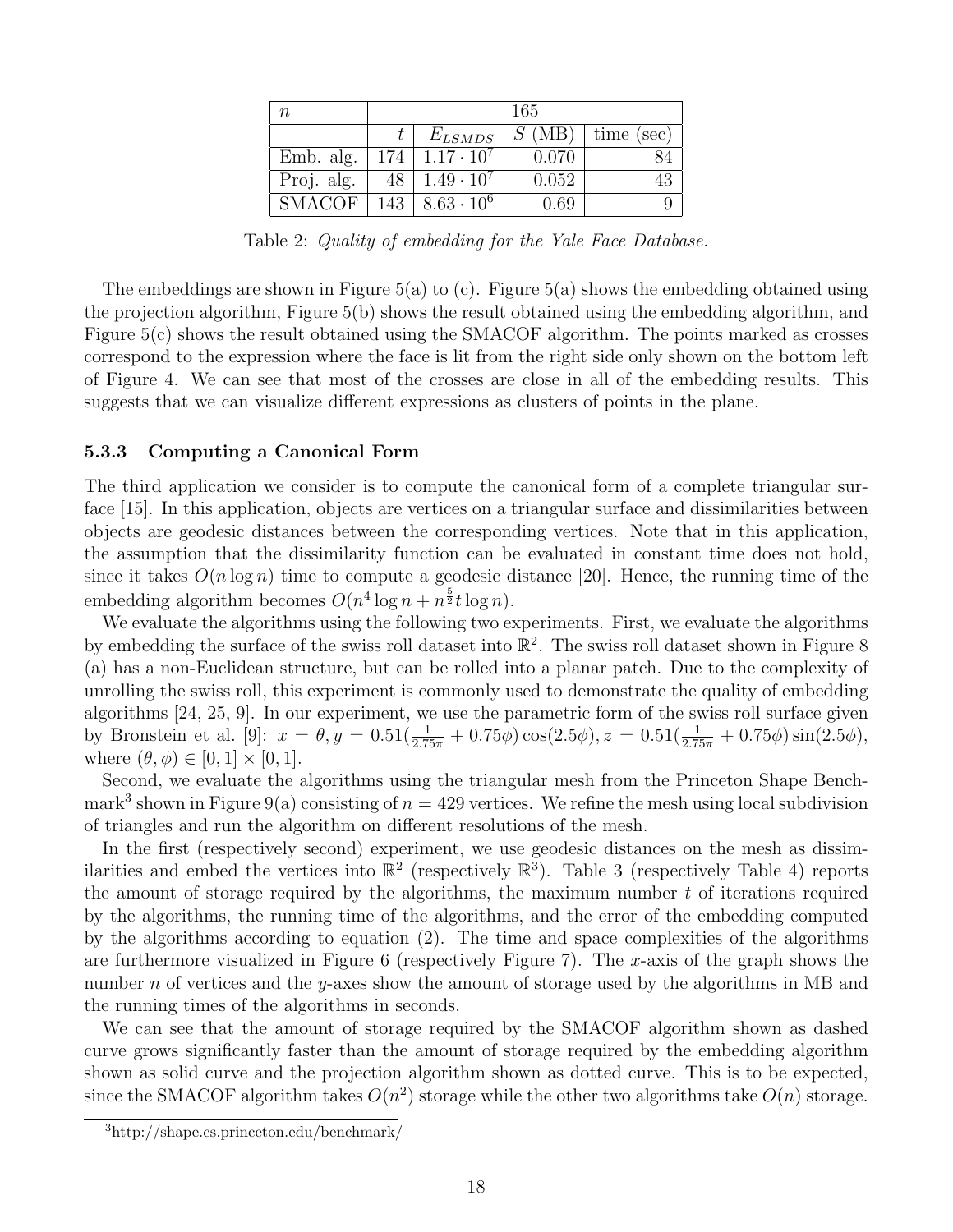Furthermore, the projection algorithm requires only about half of the amount of storage required by the embedding algorithm.

The SMACOF algorithm is fastest and the embedding algorithm is slowest. Note that the difference in running time between the three algorithms is larger than in the previous experiment. The reason is that evaluating the dissimilarity function is slow in this experiment as the running time of the distance function is  $O(n \log n)$ .

| n    | Emb. alg. |                                  |       |      |  | Proj. alg.                       |       |      | <b>SMACOF</b> |                                  |       |                |
|------|-----------|----------------------------------|-------|------|--|----------------------------------|-------|------|---------------|----------------------------------|-------|----------------|
|      |           | $E_{LSMDS}$                      |       | time |  | $E_{LSMDS}$                      |       | time |               | $E_{LSMDS}$                      |       | time           |
| 100  |           | $4.7 \cdot 10^{-27}$             | 0.062 | 12   |  | $1.4 \cdot 10^{-27}$             | 0.049 |      |               | $6.8 \cdot 10^{-28}$             | 0.31  | $\overline{2}$ |
| 250  |           | $1.7 \cdot 10^{-26}$             | 0.081 | 149  |  | $5.0 \cdot 10^{-26}$             | 0.056 | 108  |               | $1.7 \cdot 10^{-27}$             | 1.42  | 26             |
| 500  |           | $2.7 \cdot \overline{10^{-025}}$ | 0.11  | 1120 |  | $1.5 \cdot 10^{-025}$            | 0.068 | 832  |               | $1.0 \cdot 10^{-25}$             | 5.20  | 243            |
| 750  |           | $5.3 \cdot \overline{10^{-025}}$ | 0.11  | 4070 |  | $7.2 \cdot \overline{10^{-025}}$ | 0.077 | 2633 |               | $\vert 1.0 \cdot 10^{-24} \vert$ | 11.36 | 793            |
| 1000 |           | $9.6 \cdot \overline{10^{-24}}$  | 0.17  | 8472 |  | $1.2 \cdot 10^{-23}$             | 0.086 | 6462 |               | $9.7 \cdot \overline{10^{-24}}$  | 19.90 | 1933           |

Table 3: *Quality of embedding for the swiss roll. The table shows the maximum number* t *of iterations required by the LSBFGS quasi-Newton method [23], the embedding error*  $E_{LSMDS}$  *of the computed embedding, the storage use* S *in MB, and the running time in seconds of all three algorithms that were implemented.*



Figure 6: *Comparison of time and space used by the embedding algorithm (solid), the projection algorithm (dotted), and the SMACOF algorithm (dashed) for the swiss roll. The number of objects* n *is shown along the* x*-axis and the space and time requirements are shown along the* y*-axis.*

An image of the swiss roll containing 500 vertices as well as the embeddings computed using the tested algorithms are shown in Figure 8. Note that all of the results are similar except for rotations.

For the Alien dataset  $(n = 429)$ , the embedding obtained using the projection algorithm is shown in Figure 9(b), the embedding obtained using the embedding algorithm is shown in Figure 9(c), and the embedding obtained using the SMACOF algorithm is shown in Figure 9(d). We can see that all of the embeddings are similar.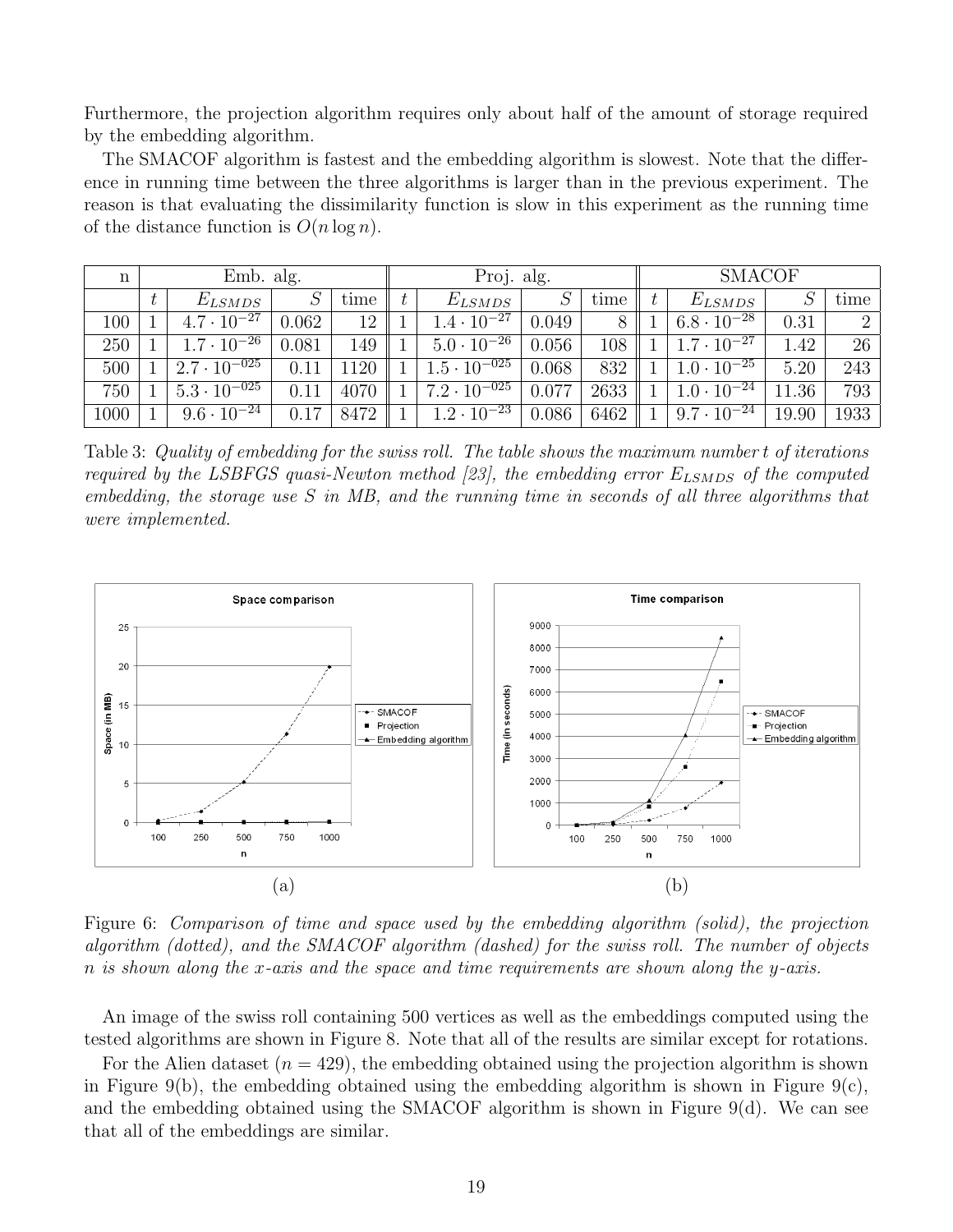| n   | Emb. alg. |             |      |       |    |             | Proj. alg. |                | <b>SMACOF</b> |             |       |      |  |
|-----|-----------|-------------|------|-------|----|-------------|------------|----------------|---------------|-------------|-------|------|--|
|     |           | $E_{LSMDS}$ |      | time  |    | $E_{LSMDS}$ |            | $_{\rm{time}}$ |               | $E_{LSMDS}$ |       | time |  |
| 429 |           | 190         | 0.12 | 1403  | 91 | 233         | 0.073      | 807            | 99            | 950         | 4.05  | 162  |  |
| 550 | 43        | L70         | 0.13 | 2894  | 96 | 263         | 0.080      | 1680           | 152           | 126         | 6.45  | 374  |  |
| 121 | 43        | 673         | 0.20 | 23720 | 93 | $1550\,$    | 0.11       | 15663          | 128           | 540         | 25.32 | 3150 |  |

Table 4: *Quality of embedding for the Alien. The table shows the maximum number* t *of iterations required by the LSBFGS quasi-Newton method [23], the embedding error*  $E_{LSMDS}$  *of the computed embedding, and the storage use* S *of all three algorithms that were implemented.*



Figure 7: *Comparison of time and space used by the embedding algorithm (solid), the projection algorithm (dotted), and the SMACOF algorithm (dashed) for the Alien. The number of objects* n *is shown along the* x*-axis and the space and time requirements are shown along the* y*-axis.*

#### 5.3.4 Summary

We conclude that both the embedding algorithm and the projection algorithm can compute an embedding of lower quality than the SMACOF embedding using significantly less storage. In most of our experiments, the error of the embedding computed using the embedding algorithm is about twice the error of the embedding computed using SMACOF. As expected, the embedding algorithm yields an embedding of higher quality than the projection algorithm.

Due to its linear space requirement, the embedding algorithm can be applied to compute embeddings for large datasets where storing a full dissimilarity matrix is no longer feasible as shown using the gamma telescope dataset. The embedding algorithm is especially useful to compute a low-dimensional embedding of a large dataset where the dissimilarity function can be evaluated fast. In this case, the embedding algorithm was shown to outperform the SMACOF algorithm in terms of running time. If the evaluation of the dissimilarity function is a large constant or a function whose running time grows as a function of  $n$ , then the embedding algorithm is slower than the SMACOF algorithm.

In all of our experiments, non-optimized code was used. The running time of the embedding algorithm possibly can be improved by embedding multiple clusters in parallel.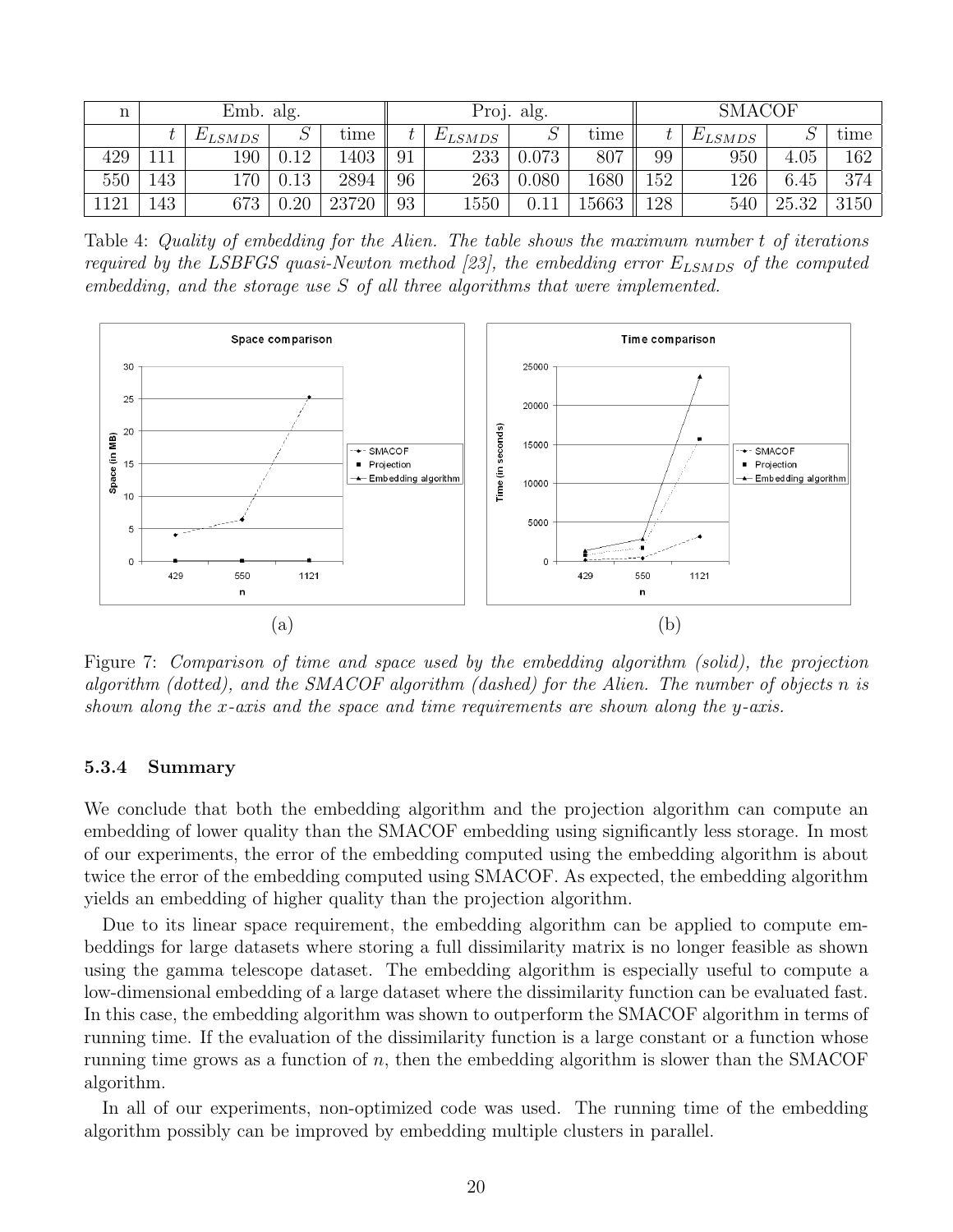

Figure 8: The Figure shows the swiss roll and its embeddings. Figure (a): swiss roll with  $n = 500$ *vertices. Figure (b): embedding computed by the embedding algorithm. Figure (c): embedding computed by the projection algorithm. Figure (d): embedding computed by SMACOF.*



Figure 9: *Alien model used for evaluation of results. Figure (a) shows the original model, Figure (b) shows the embedding using the projection algorithm, Figure (c) shows the embedding using the embedding algorithm, and Figure (d) shows the embedding using SMACOF algorithm.*

## 6 Conclusions and Future Work

In this paper we considered the problem of embedding the vertices of a given weighted graph onto points in d-dimensional Euclidean space for a constant d such that for each edge the distance between their corresponding endpoints is as close as possible to the weight of the edge. We considered the case that the given graph is complete. Although MDS or PCO are powerful techniques for this purpose, they require quadratic space.

In this paper, we proposed a linear-space algorithm assuming that the dissimilarity for any pair of objects can be computed in constant time. Our experiments show that the quality of the embedding computed using the proposed linear-space algorithm is only lower by a factor of two than the quality of the embedding computed using the SMACOF algorithm. However, the space requirement of the embedding algorithm was shown to be significantly lower than the space requirement of the SMACOF algorithm.

An important open question is to find an algorithm to compute an embedding in a low-dimensional space that has provably low distortion using linear space.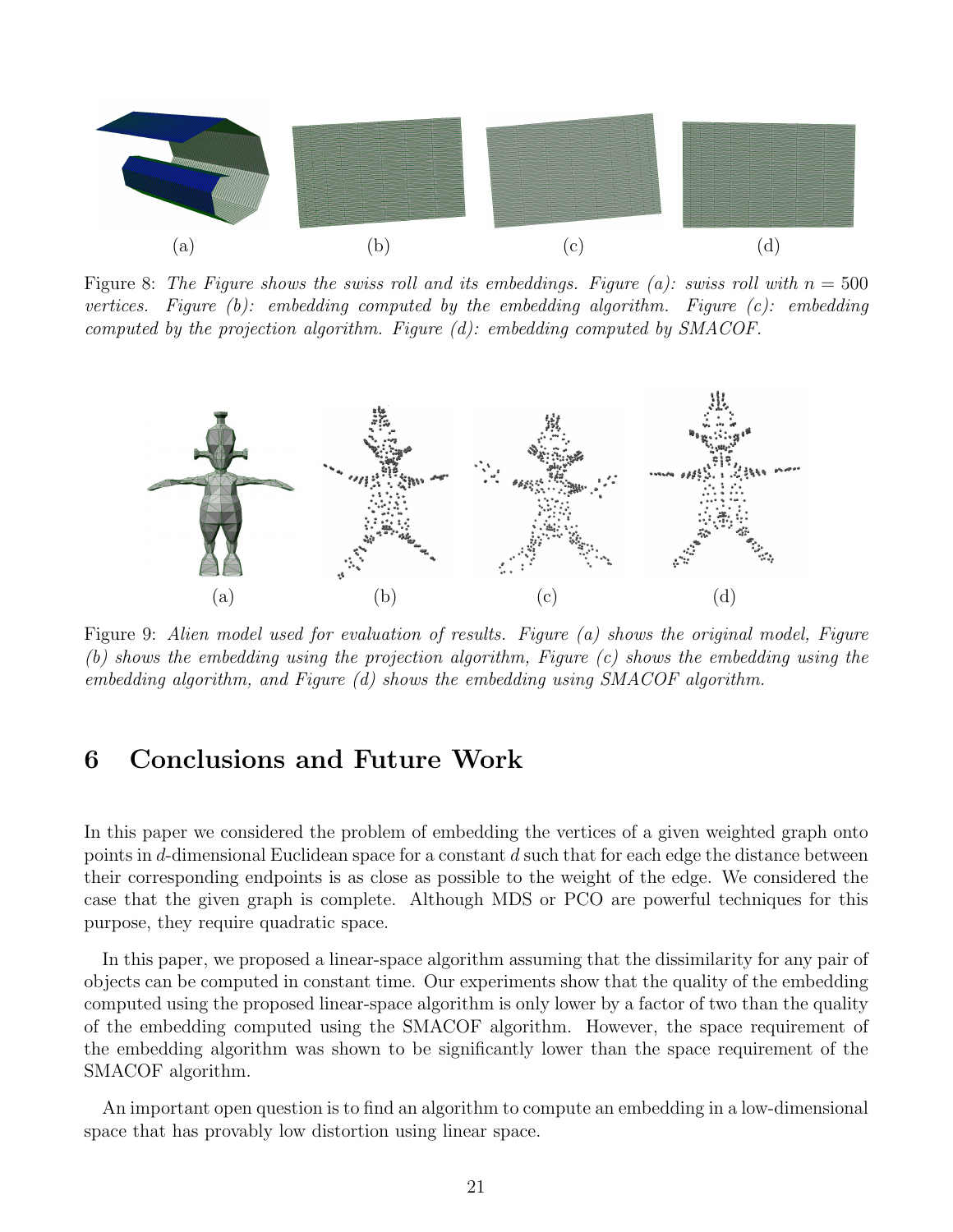# References

- [1] Tetsuo Asano, Binay Bhattacharya, Mark Keil, and Frances Yao. Clustering algorithms based on minimum and maximum spanning trees. In *SCG '88: Proceedings of the fourth annual symposium on Computational geometry*, pages 252–257, 1988.
- [2] Tetsuo Asano, Prosenjit Bose, Paz Carmi, Anil Maheshwari, Chang Shu, Michiel Smid, and Stefanie Wuhrer. Linear-space algorithm for distance preserving graph embedding with applications. In *Proceedings of the 19th Canadian Conference on Computational Geometry*, pages 185–188, 2007.
- [3] Zouhour Ben Azouz, Prosenjit Bose, Chang Shu, and Stefanie Wuhrer. Approximations of geodesic distances for incomplete triangular manifolds. In *Proceedings of the 19th Canadian Conference on Computational Geometry*, pages 177–180, 2007.
- [4] Holger Bast. Dimension reduction: A powerful principle for automatically finding concepts in unstructured data. In *In Proc. International Workshop on Self-Properties in Complex Information Systems (SELF-STAR 2004)*, pages 113–116, 2004.
- [5] Ingwer Borg and Patrick Groenen. *Modern Multidimensional Scaling Theory and Applications*. Springer, 1997.
- [6] Alexander M. Bronstein, Michael M. Bronstein, and Ron Kimmel. Expression-invariant 3d face recognition. *Proceedings of the Audio- and Video-based Biometric Person Authentication, Lecture Notes in Computer Science*, 2688:62–69, 2003.
- [7] Alexander M. Bronstein, Michael M. Bronstein, and Ron Kimmel. Three-dimensional face recognition. *International Journal of Computer Vision*, 64(1):5–30, 2005.
- [8] Alexander M. Bronstein, Michael M. Bronstein, and Ron Kimmel. Robust expression-invariant face recognition from partially missing data. In *Proceedings of the European Conference on Computer Vision*, pages 396–408, 2006.
- [9] Alexander M. Bronstein, Michael M. Bronstein, Ron Kimmel, and Irad Yavneh. Multigrid multidimensional scaling. *Numerical Linear Algebra with Applications, Special issue on multigrid methods*, 13(2–3):149–171, 2006.
- [10] Andreas Buja, Deborah Swayne, Michael Littman, Nate Dean, Heike Hofmann, and Lisha Chen. Interactive data visualization with multidimensional scaling. *Journal of Computational and Graphical Statistics*, page to appear, 2008.
- [11] Mihai Bǎdoiu, Erik D. Demaine, Mohammad Taghi Hajiaghayi, and Piotr Indyk. Lowdimensional embedding with extra information. In *SCG '04: Proceedings of the twentieth annual symposium on Computational geometry*, pages 320–329, 2004.
- [12] Mihai Bǎdoiu, Kedar Dhamdhere, Anupam Gupta, Yuri Rabinovich, Harald Räcke, R. Ravi, and Anastasios Sidiropoulos. Approximation algorithms for low-distortion embeddings into lowdimensional spaces. In *SODA '05: Proceedings of the sixteenth annual ACM-SIAM symposium on Discrete algorithms*, pages 119–128, 2005.